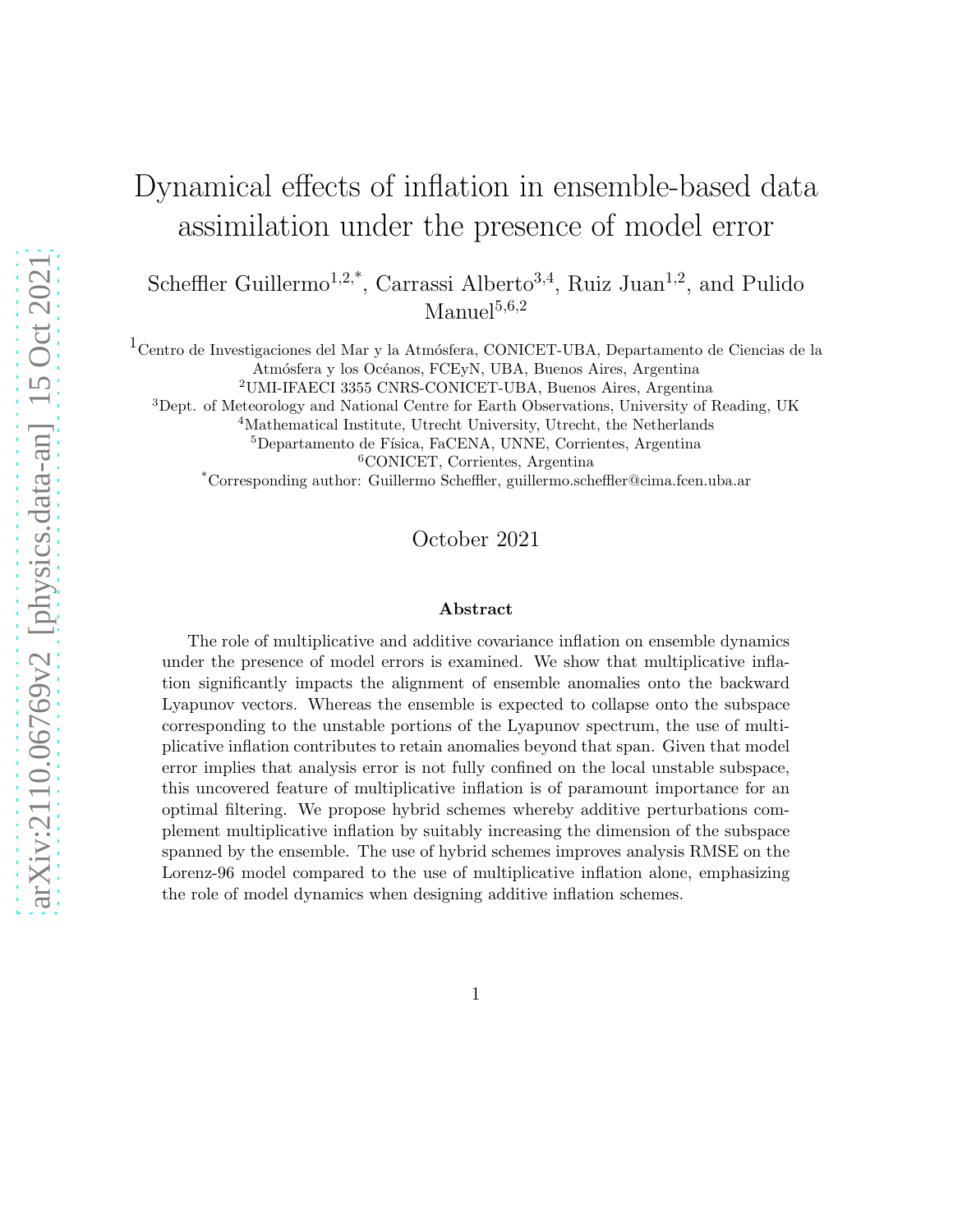### 1 Introduction

Dynamical properties of forecast models play a key role on the performance of data assimilation (DA). For deterministic dynamics in a perfect-model scenario with linear dynamical and observational models, the span of the forecast error covariances of the Kalman filter (KF) and smoother (KS) aligns asymptotically with the subspace spanned by the backward Lyapunov vectors (BLVs) associated to non-negative Lyapunov exponents [\(Gurumoorthy et al.,](#page-23-0) [2017](#page-23-0); [Bocquet et al.](#page-22-0), [2017;](#page-22-0) [Bocquet, Carrassi](#page-22-1), [2017\)](#page-22-1). Under the same deterministic and perfect model scenario, the connections between the filter/smoother error covariance and the underlying model Lyapunov spectrum have also been numerically established for the deterministic versions of the ensemble Kalman filter (EnKF) and smoother (EnKS), whenever the error regime is bound to be weakly nonlinear [\(Bocquet, Carrassi](#page-22-1), [2017\)](#page-22-1). As a direct consequence, the minimal effective number of ensemble members required in an EnKF to achieve optimal performance is equal to the number of non-negative Lyapunov exponents (LEs). These findings extend to dynamical systems displaying a degeneracy in the spectrum of LEs, but with some caveats. In some coupled ocean-atmosphere models, the coupling manifests itself by the appearance of a quasi-flat portion of the LE spectrum with many LEs very close (within machine accuracy) to zero [\(Tondeur et al., 2020](#page-24-0)). In this case, the error covariance in a strongly coupled EnKF asymptotically aligns with the subspace spanned by the BLVs associated to all unstable plus all of the quasi-neutral modes, and the effective number of ensemble members must include all of those additional (possibly asymptotically stable) quasi-neutral LEs [\(Carrassi et al.](#page-22-2), [2021](#page-22-2)). The DA framework known as assimilation in the unstable subspace (AUS) exploits these features explicitly for the design of a data assimilation methodology. In AUS the analysis solution is confined to the subspace spanned by the unstable and neutral BLVs (see e.g. [Palatella et al., 2013](#page-24-1) and references therein).

In the presence of random model errors the role of model dynamics on filter behavior and performance is less evident. In unstable stochastic linear systems with Gaussian errors, [Grudzien et al. \(2018a\)](#page-23-1) have proved that, because of the injection of random model error on all of the model degrees of freedom, the error projection onto stable BLVs is not longer dampened asymptotically to zero, even tough it remains bounded. Nevertheless, the size of those bounds, which depends on the amplitude and rank of the model error covariance matrix but also on the variability of the local LEs (LLEs), can be impractically too large. The mechanism is driven by events in which an asymptotically stable mode (with  $LLE < 0$ ) experiences instantaneous error growth, thus the amplitude and frequency of these local bursts of instabilities impact on the bounds. Naturally, the weakly stable modes (those having an asymptotic LE  $\approx$  0) are the most relevant as their chances to be instantaneously unstable are larger. Unlike the deterministic system case, this behaviour implies the need to increase the effective number of ensemble members in an EnKF to include as many addi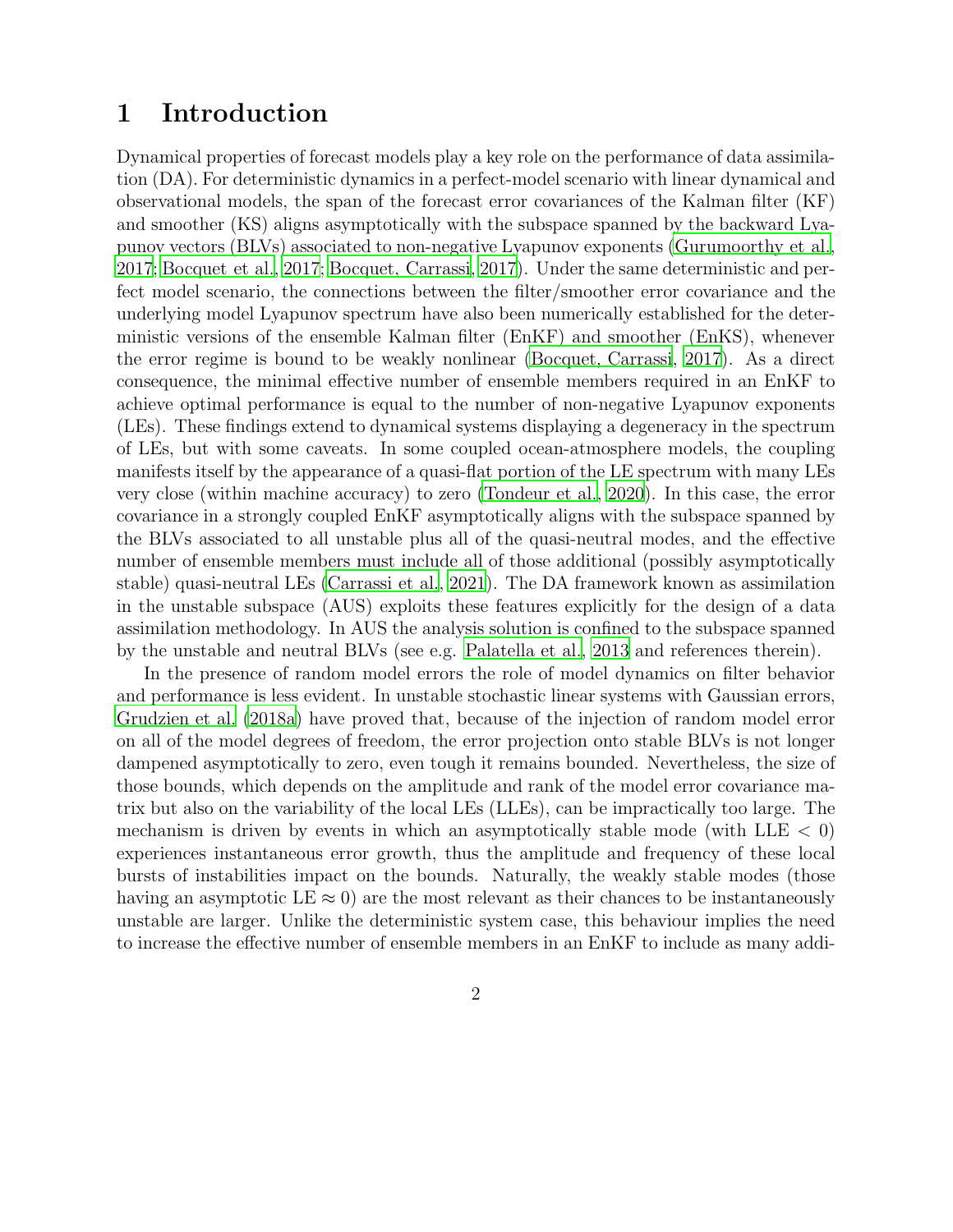tional members as the number of weakly stable modes of high variability [\(Grudzien et al.,](#page-23-2) [2018b\)](#page-23-2).

Nevertheless, the increase of ensemble members only amounts to a necessary condition and it does not guarantee filter convergence. Local bursts of instability on the weakly stable modes contribute to enhance the so called upwelling phenomenon [\(Grudzien et al.,](#page-23-2) [2018b\)](#page-23-2). This is, errors in the unfiltered subspace is upwelled to the filtered subspace in a reduced-rank filter, even if the unfiltered subspace only contains asymptotically stable directions. The effect is inherent to the reduced-rank formulation, thus is present also in deterministic systems, but it is much more pronounced in the presence of model errors. The upwelling mechanism provides a rationale and justifies the use of *covariance inflation* (see, e.g. [Whitaker, Hamill, 2012\)](#page-24-2) to counteract the filter underestimation of the actual forecast covariance caused by both sampling and model errors.

Covariance inflation is commonly applied under two forms: *multiplicative* and *additive*. Multiplicative inflation involves re-scaling the ensemble anomalies (i.e., their deviations from the mean) by a scalar factor [\(Anderson, Anderson](#page-22-3), [1999\)](#page-22-3). Alternatively, additive inflation consists in adding random noise to each ensemble member [\(Hamill, Whitaker,](#page-23-3) [2005](#page-23-3)). [Whitaker, Hamill \(2012\)](#page-24-2) suggest that multiplicative inflation methods may be more suitable for the treatment of sampling errors associated to the observation network density, whereas additive inflation can alleviate systematic model errors. In both cases, one has to tune the key parameters (*e.g.*, the amplitude of the rescaling factor in the multiplicative case and the amplitude of the noise in the additive case). This is a very costly procedure in high-dimensional spaces and not exempt of inadequacies. Adaptive inflation schemes attempt to estimate those parameters online as part of the DA process and usually rely on observation-based diagnoses [\(Li et al., 2009;](#page-24-3) [Miyoshi](#page-24-4), [2011\)](#page-24-4) or on estimating maximum likelihood parameters for covariance scaling [\(Anderson](#page-22-4), [2009;](#page-22-4) [Zheng, 2009;](#page-24-5) [El Gharamti](#page-23-4), [2018\)](#page-23-4). Different approaches to adaptively inflate covariance matrices are compared by [El Gharamti et al. \(2019\)](#page-23-5) showing that the combination of multiple adaptive inflation schemes can target different sources of errors such as sampling errors and model deficiencies. A comprehensive review of adaptive covariance inflation schemes can be found in [Raanes et al. \(2019\)](#page-24-6).

Nonetheless, covariance inflation schemes do not take into account model dynamics explicitly in their formulation, nor it is fully understood how the aforementioned connection between the underling model instabilities and the filter error description behaves in the presence of inflation schemes. This is particularly noteworthy for multiplicative inflation schemes whereby the span of the forecast error covariance is in principle not affected by the inflation. In contrast, additive inflation schemes introduce stochastic noise that effectively perturb the dynamical evolution of the ensemble anomalies.

In this context, perturbations from additive inflation that lay within the stable sub-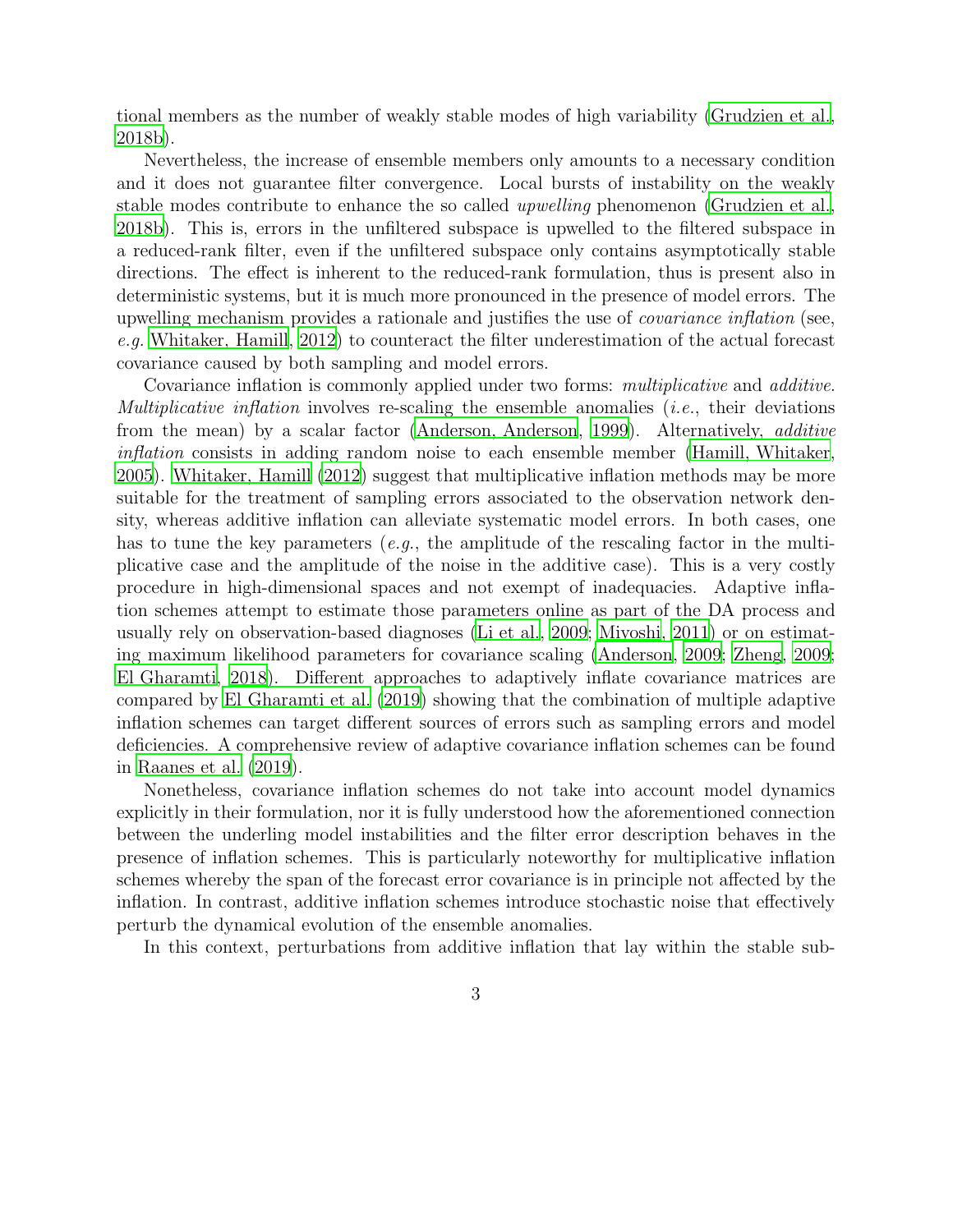space are expected to vanish asymptotically similarly to what happens to model noise. However, transient instabilities may drive additive perturbations onto the filtered (presumably unstable-neutral) subspace. This mechanism puts in evidence how the efficacy of additive inflation is affected by the underlying model instability properties. We shall show however that such an interplay exists, contrary to our original belief, also for multiplicative inflation.

Our work aims at studying in depth the relation between nonlinear model dynamics and the functioning of the ensemble Kalman filter upon the presence of model error and in particular the interplay between model instabilities and the inflation scheme. We demonstrate that, by the sole introduction of multiplicative covariance inflation, the EnKF may span a subspace beyond the most unstable directions. New inflation methods are proposed that focus on decomposing the ensemble anomalies to properly account for model errors upwelled from asymptotically stable modes. This is achieved by targeting inflation of ensemble anomalies based on their degree of alignment onto unstable or weakly stable BLVs respectively.

### 2 Problem and experimental settings

Let the state and observations be defined through the non-linear state space model:

<span id="page-3-0"></span>
$$
\mathbf{x}_k = \mathcal{M}_k(\mathbf{x}_{k-1}) + \boldsymbol{\eta}_k, \qquad k = 1, 2, \dots \tag{1}
$$

<span id="page-3-1"></span>
$$
\mathbf{y}_k = \mathbf{H}\mathbf{x}_k + \boldsymbol{\nu}_k. \qquad k = 1, 2, \dots \tag{2}
$$

The state  $\mathbf{x}_k \in \mathbb{R}^n$  evolves according to the non-linear autonomous dynamical model M from time  $t_{k-1}$  to  $t_k$ . Observations  $y_k \in \mathbb{R}^p$  are related to the state through an observation operator matrix,  $\mathbf{H} \in \mathbb{R}^{p \times n}$ , assumed here, for the sake of simplicity, to be linear. The model error,  $\boldsymbol{\eta}_k$ , and the observational error  $\boldsymbol{\nu}_k$  are assumed to be mutually independent and to be Gaussian distributed with zero-mean and covariance Q and R respectively. These covariance matrices are assumed to be known. State estimation is performed using the ensemble transform Kalman filter (ETKF, [Hunt et al., 2007](#page-23-6)) in which the prediction covariance is approximated using an ensemble representation. The ensemble members are evolved using the non-linear dynamical model to obtain a forecast ensemble  $\mathbf{x}_{k}^{f(i)}$  $\left| \binom{I(1)}{k} \right| i = 1, 2, \ldots, N$ :

<span id="page-3-2"></span>
$$
\mathbf{x}_{k}^{\text{f(i)}} = \mathcal{M}_{k}(\mathbf{x}_{k-1}^{\text{a(i)}}), \qquad k = 1, 2, ..., \qquad i = 1, 2, ..., N
$$
 (3)

where  $\mathbf{x}_k^{a(i)}$  $k_k^{a(i)}$  is the  $i-th$  member analysis state at the  $k-th$  assimilation cycle.

We shall consider a trajectory generated by Eq. [\(1\)](#page-3-0) as the "true state". Synthetic observations are generated with Eq. [2](#page-3-1) and the hidden true state is then estimated from the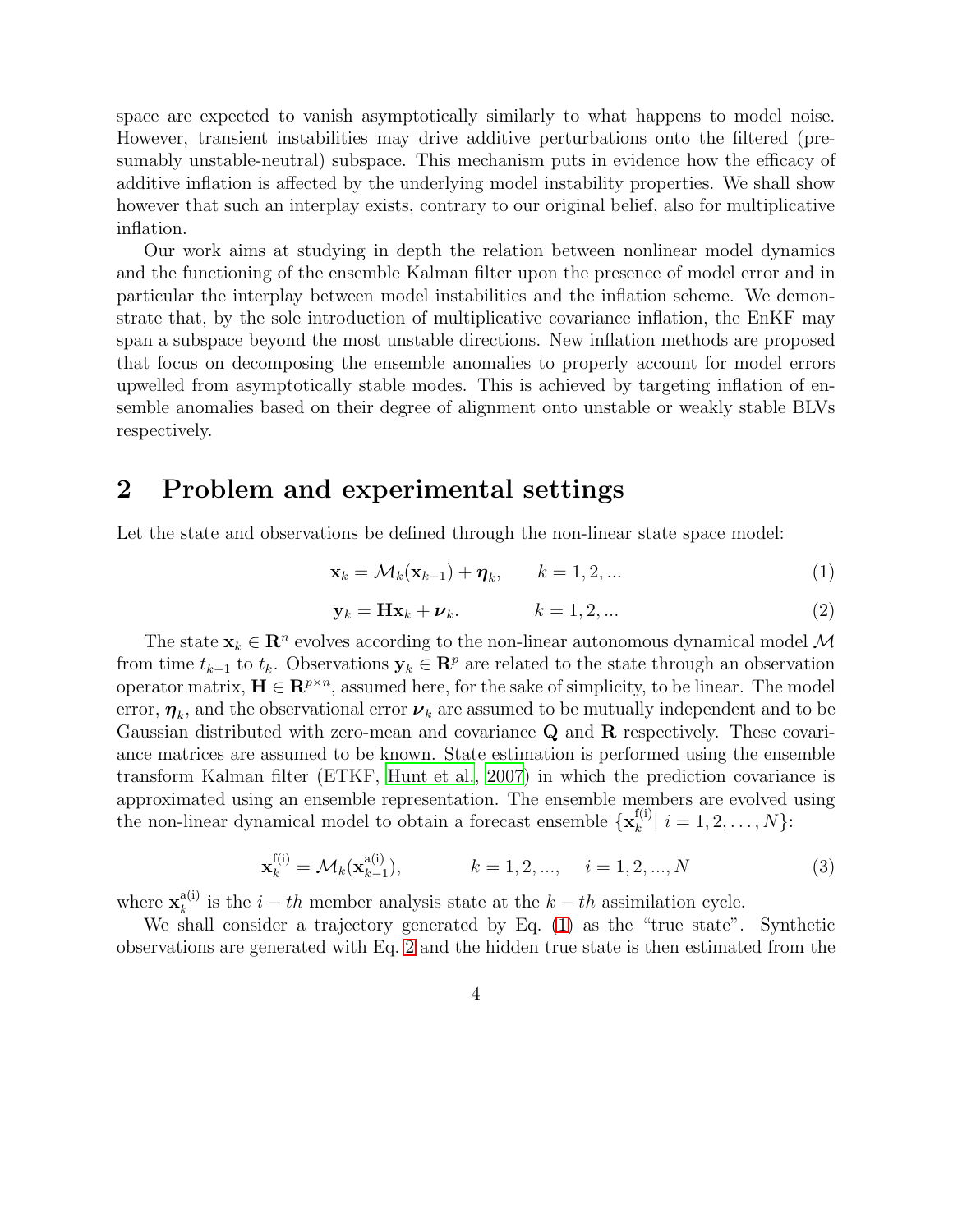set of noisy observations using the ETKF. The ensemble members are propagated in time using the deterministic model, Eq. [\(3\)](#page-3-2), in which stochastic model error is not included.

Experiments are performed using the Lorenz-96 system [\(Lorenz, Emanuel](#page-24-7), [1998](#page-24-7)) with  $n = 40$  variables and forcing  $F = 8$ . In this configuration the dynamical system contains  $n_0 = 14$  non-negative LEs. The model is numerically integrated with a timestep,  $\delta t = 0.05$ , for 1, 250 model time units (*i.e.* for 25,000 time steps). The state is completely observed, *i.e.*  $p = n$ , at every model time step, with an observational error covariance set to  $\mathbf{R} = 0.05^2 \mathbf{I}_n$ . The choice of such an observational constraint is intentional, and it is required to maintain the evolution of the state estimation error within a linear or weakly non-linear regime, such that the dynamics of the system could be reasonably modelled using the BLVs.

The model error covariance is a scaled version of the covariance used in [Grudzien et al.](#page-23-2) [\(2018b](#page-23-2)),

<span id="page-4-0"></span>
$$
\mathbf{Q} \triangleq \sigma_q^2 \begin{pmatrix} 0.5 & 0.25 & 0.125 & 0 & \cdots & 0.125 & 0.25 \\ 0.25 & 0.5 & 0.25 & 0.125 & \cdots & 0 & 0.125 \\ \vdots & 0.25 & 0.5 & 0.25 & \ddots & \ddots & \vdots \\ 0.125 & \ddots & \ddots & \ddots & 0.5 & 0.25 \\ 0.25 & 0.125 & 0 & \cdots & \cdots & 0.25 & 0.5 \end{pmatrix} . \tag{4}
$$

The experiments were conducted with an ensemble size of  $N = 32$  members, with initial state drawn from the normal distribution,  $\mathcal{N}(\mathbf{x}_0, \sigma_b^2 \mathbf{I}_n)$ . After an initial exploratory analysis, we set  $\sigma_b = 0.5$  but results were insensitive to the choice of  $\sigma_b$  after a spin-up period. The adaptive multiplicative inflation scheme by [Miyoshi \(2011\)](#page-24-4) is used. In all of the experiments, the first 2, 500 assimilation cycles are discarded from the diagnostics calculations. For the sake of robustness, all results are averaged over 10 repetitions of the assimilation experiments, each one using different initial ensemble and different observational error samples.

## <span id="page-4-1"></span>3 Ensemble and unstable subspaces with model error and the role of multiplicative inflation

Experiments using a perfect model scenario (*i.e.*  $\sigma_q = 0$ ) confirm the asymptotic alignment of the ensemble subspace with the unstable-neutral subspace. As shown in Fig. [1a](#page-5-0) (purple line), eigenvalues of the analysis error covariance matrix  $\mathbf{P}^{\text{a}}$  vanish beyond the rank  $r >$  $n_0 = 14$ . This result is in agreement with that in [Bocquet, Carrassi \(2017\)](#page-22-1) even though a different deterministic square-root EnKF (see e.g. [Tippett et al.](#page-24-8), [2003](#page-24-8); [Bocquet et al.,](#page-22-5) [2015](#page-22-5)) is used in that work. The incorporation of additive model error results in a flattening of the eigenspectrum of  $\mathbf{P}^{\text{a}}$  and it is no longer bounded to the first 14 eigenvalues (*cf* blue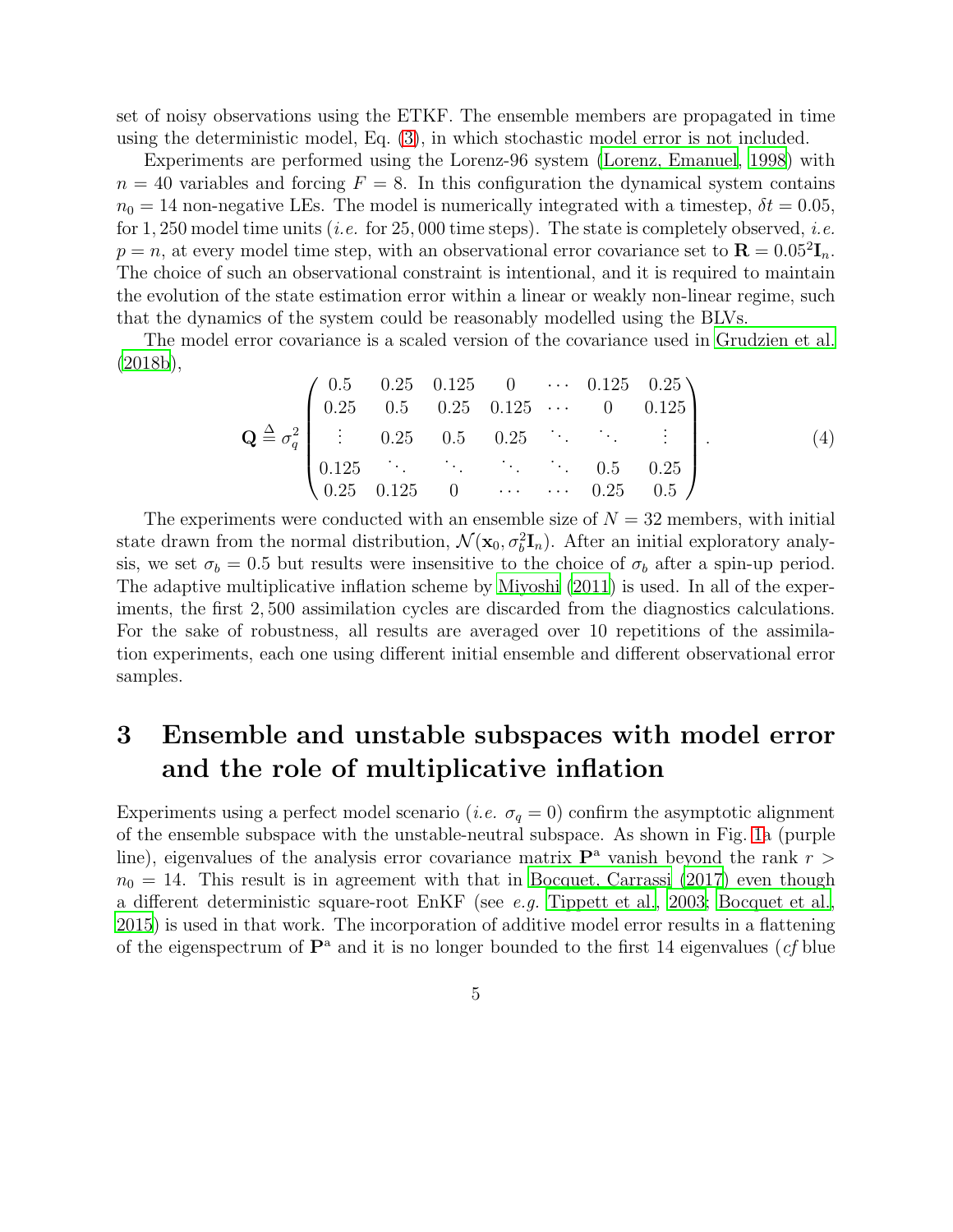and yellow lines in Fig. [1a](#page-5-0)). It is worth mentioning that the effect of model error on the rank of the covariance matrix is only present in the ensemble-based covariance, and not in the (generally unknown) actual error covariance matrix. To see this we show the spectrum of eigenvalues for both matrices in Fig.1a and 1b. The actual covariance matrix of analysis errors ( $\mathbf{P}_{\text{true}}^{\text{a}}$ ) is empirically estimated from analysis errors  $\boldsymbol{\varepsilon}_k^a = \overline{\mathbf{x}}_k^a - \mathbf{x}_k$  over experiment repetitions and averaged over time, where  $\overline{\mathbf{x}}_k^a$  represents the analyzed state at time  $k$ . To ensure a proper rank estimation, assimilation experiments were repeated 50 times for this particular calculation, instead of 10, using the same repetition methodology described on the previous section. Covariance  $\mathbf{P}_{true}^{\text{a}}$  also exhibits a flattening of the eigenspectrum as model error increases (cf blue and yellow lines in Fig. [1b](#page-5-0)), however the presence of model error does not increase the rank of  $(\mathbf{P}_{true}^a)$  as drastically as in the ensemble-based  $\mathbf{P}^{a}$ . This suggests that the dynamics of actual analysis errors are not as sensitive to model errors configurations as ensemble based covariance  $\mathbf{P}^{\text{a}}$ . From now on, we focus on ensemble based covariances  $\mathbf{P}^{\text{a}}$  to understand the role of model errors and multiplicative inflation on ensemble dynamics.



<span id="page-5-0"></span>Figure 1: (a): Normalized mean eigenvalues of the ETKF analysis error covariance matrix  $\mathbf{P}^{\text{a}}$  for different model error amplitudes  $\sigma_q = (0, 0.0025, 0.005)$ . Background covariances were artificially inflated using a multiplicative adaptive covariance scheme [\(Miyoshi, 2011](#page-24-4)). (b): Normalized mean eigenvalues of the covariance of analysis errors  $\epsilon_k^a = \mathbf{x}_k - \overline{\mathbf{x}}_k$  calculated over 50 repetitions with same assimilation set up as (a). (c): Time and ensemble averaged angle  $\theta$  of ensemble anomalies onto the backward Lyapunov vectors (BLVs). Multiplicative adaptive inflation coefficients averaged over time were (1.01; 1.114; 1.182) respectively.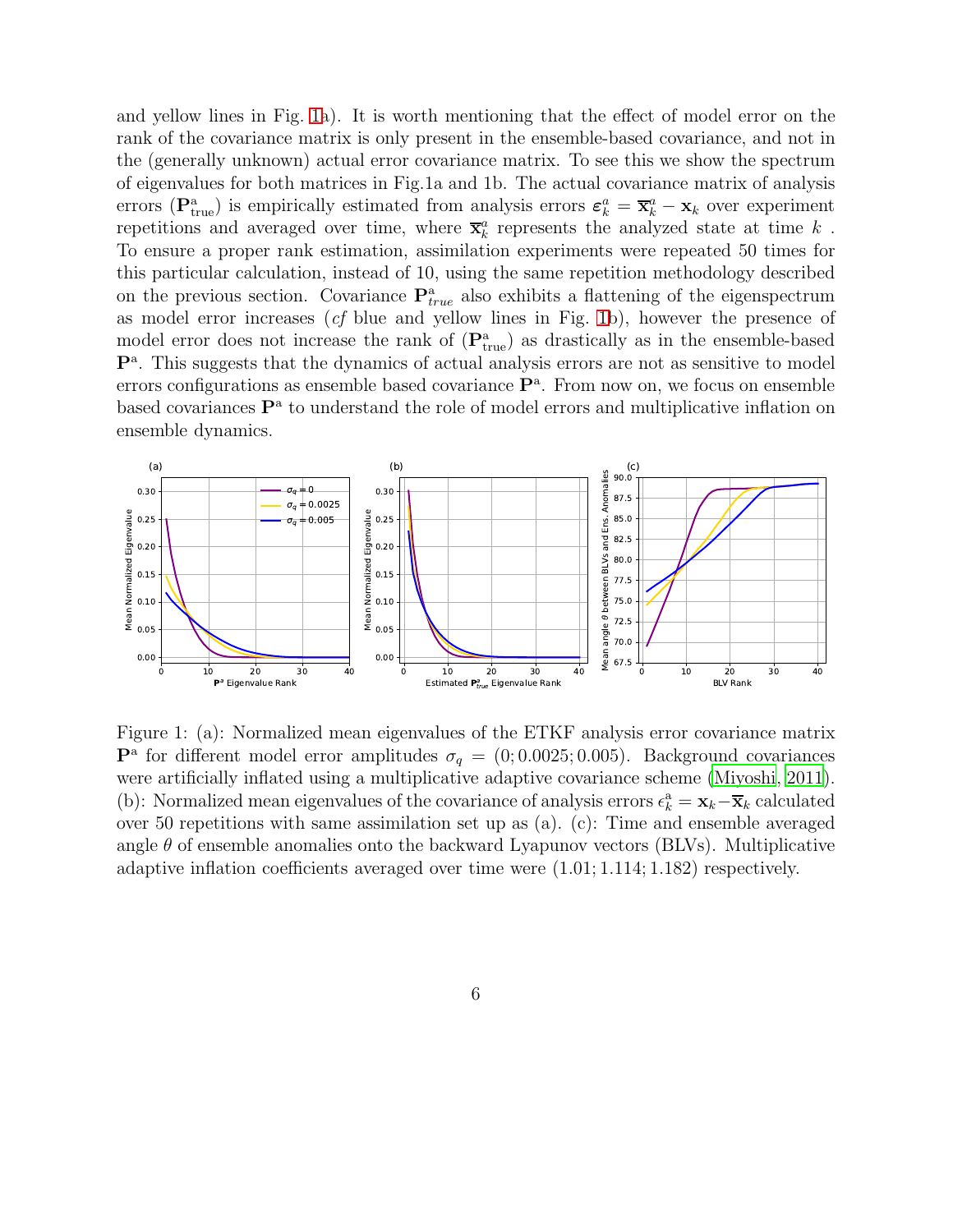#### 3.1 The role of model error

To properly examine the distinction between the perfect and imperfect model cases, we analyze the alignment of ensemble anomalies  $\mathbf{A}_k^{(i)} = \mathbf{x}_k^{f(i)} - \overline{\mathbf{x}}_k^f$  with the BLVs computed through successive orthonormalization [\(Legras, Vautard, 1996\)](#page-23-7). Following [Bocquet, Carrassi \(2017](#page-22-1)) we define the mean angle between ensemble anomalies  $\mathbf{A} \in \mathbb{R}^{n \times N}$  such that  $\mathbf{P}^f = (N - \mathbf{A})^T$ 1)<sup>-1</sup>**AA**<sup>⊤</sup> and the  $j - th$  BLV, stored as the  $j - th$  column of the matrix  $\mathbf{E}_{k}^{j}$  $\frac{J}{k}$  at time  $t_k$  as

$$
\theta_k^j = \frac{1}{N} \sum_{i=1}^N \theta_k^{i,j} = \frac{1}{N} \sum_{i=1}^N \arccos\left\{ \frac{(\mathbf{E}_k^j)^\top \mathbf{A}_k^{(i)}}{\|\mathbf{A}_k^{(i)}\|} \right\},\tag{5}
$$

with  $\theta_k^j \in [0, \pi]$  and  $1 \leq j \leq N$ , and where  $\mathbf{A}_k^{(i)}$  $\binom{v_i}{k}$  is the  $i-th$  column of the anomaly matrix **A** such that  $\mathbf{P}^f = \mathbf{A}\mathbf{A}^\top$ 

The time averaged angle  $\theta$  is shown in Fig. [1c](#page-5-0). In the perfect model case (purple line), we see a clear cut-off in the projections around rank  $n_0 = 14$ , marking the net difference between the stable and the unstable-neutral portions of the Lyapunov spectrum. The ensemble anomalies have negligible projections onto the stable subspace. Cut-offs are visible in the experiments with model error too, but they occur now in correspondence to larger BLV ranks directly proportional to the size of the model error (i.e., the larger the model error the higher the rank). The projection of the Kalman filter  $\mathbf{P}^{\text{a}}$  onto the stable subspace does no longer vanish. The filtered error is present in a few weakly-stable modes. Its number grows with the model error amplitude. This behaviour is consistent with what is anticipated in [Grudzien et al. \(2018a](#page-23-1)) for linear systems. Figure [1c](#page-5-0) reveals also that the emergence of anomalies in weakly-stable directions is counter-balanced by a reduction in the projection onto leading BLVs  $(r \leq 7)$ . This effect is reminiscent of the role of growing non-linearities in a perfect model setting as described in [Bocquet, Carrassi \(2017](#page-22-1)).

### 3.2 The role of inflation

We investigate now the impact of covariance inflation on the span and rank of the EnKF anomalies matrix, and on how these anomalies project onto the BLVs. The time-average multiplicative covariance inflation factors for the three experiments are reported in Table [1,](#page-7-0) together with the corresponding RMSE of the analysis. The inflation factor in the adaptative scheme by [Miyoshi \(2011](#page-24-4)) is calculated based on a Bayesian formulation. It is therefore minimal in the perfect model case, and it increases proportionally to the degree of the model error.

In order to elucidate the possible interplay between inflation and the anomalies matrix rank, we show in Fig. [2](#page-7-1) the average number of eigenvalues explaining a portion of the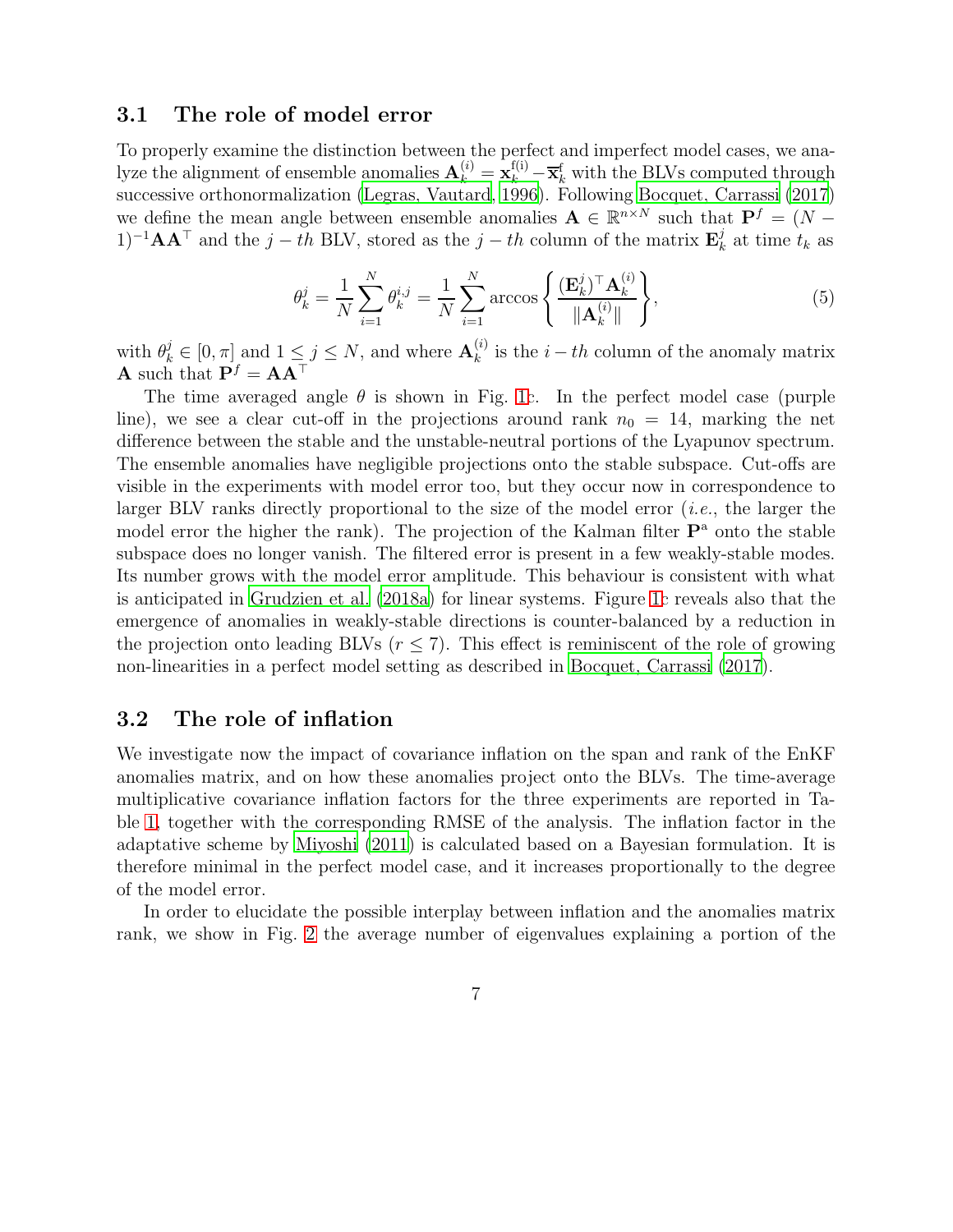Table 1: Analysis RMSE and time-average multiplicative adaptive inflation coefficient,  $\alpha$ , for different levels of model error.

<span id="page-7-0"></span>

| Model Error Amplitude                      |       | $\sigma_a = 0$   $\sigma_a = 0.0025$   $\sigma_a = 0.005$ |       |
|--------------------------------------------|-------|-----------------------------------------------------------|-------|
| Analysis RMSE                              | 0.008 | 0.014                                                     | 0.016 |
| Time-mean inflation coefficient - $\alpha$ | 1.010 | 1.114                                                     | 1.182 |

full matrix variance (blue) as well as the analysis RMSE (red), both as a function of the (intentionally fixed, i.e. non adaptive) inflation factor, for perfect (left panel) and model error (right panel) case with  $\sigma_b = 0.005$ .



<span id="page-7-1"></span>Figure 2: Average number of eigenvalues of  $\mathbf{P}^{\text{a}}$  required to explain a portion of the full analysis error variance (blue) and the analysis RMSE (red) as a function of the fixed multiplicative covariance inflation. Results are shown for the perfect model case (a), model error case with  $\sigma_b = 0.005$  (b). Results are averaged over 15,000 assimilation cycles. Multiplicative inflation values  $\alpha$  that are not large enough to avoid filter divergence were intentionally excluded.

Figure [2](#page-7-1) suggests that, contrary to our expectations, multiplicative inflation is effective in increasing the rank of the EnKF error covariance matrix. This does not imply, nor it means, that the filter performance improves too. In fact, the RMSE in the perfect model case grows monotonically when the inflation factor exceeds 1.01. Note from Table [1](#page-7-0) that the time-averaged adaptive inflation factor is in this case about 1.01. Similarly, in the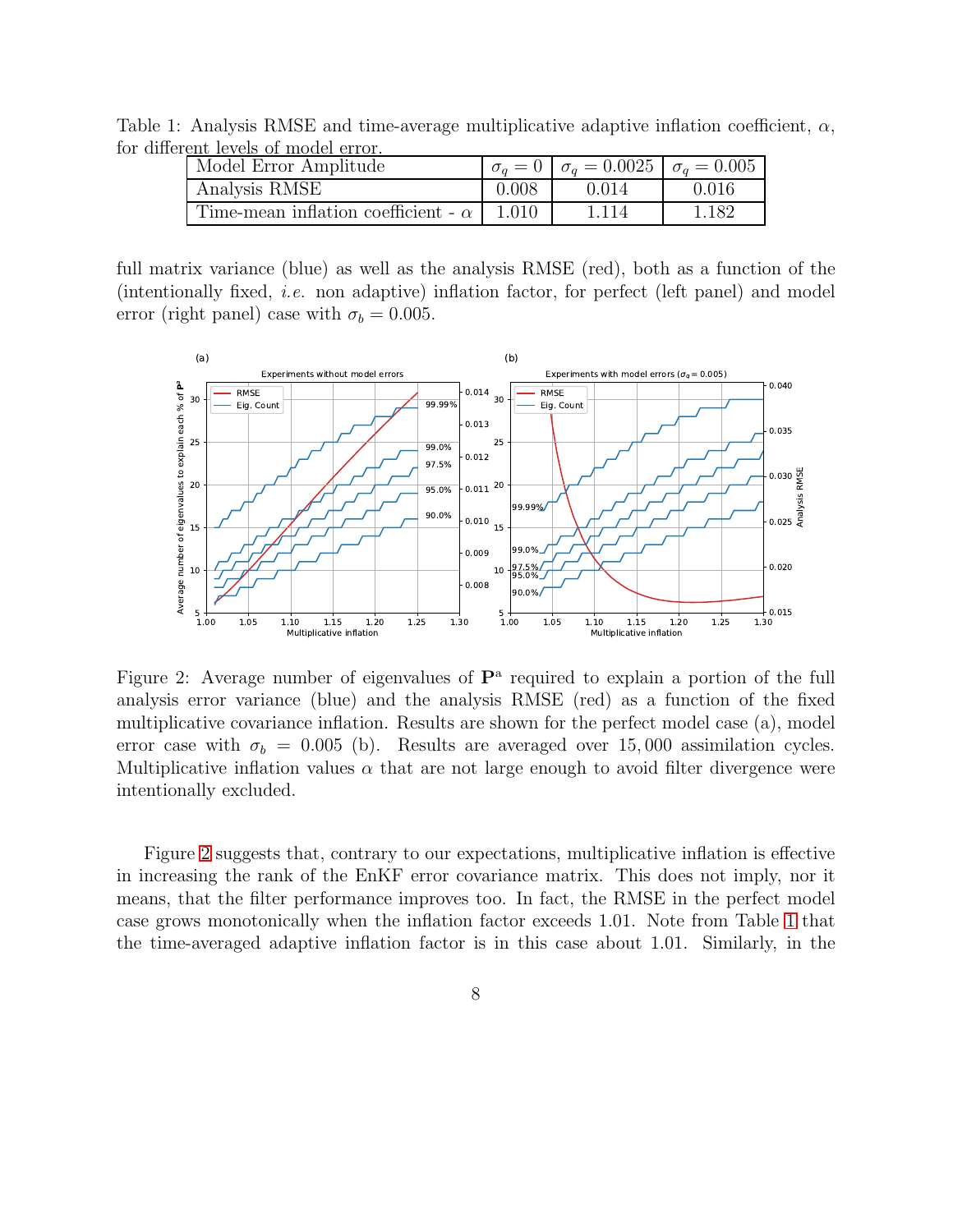model error scenario, the RMSE grows after its minimum at 1.21, which is close to the time-averaged adaptive inflation (cf Table [1\)](#page-7-0).

Multiplicative inflation consists in multiplying the ensemble-based covariance matrix by a scalar coefficient. Thus, how can multiplicative inflation change the covariance matrix's rank? Results in Fig. [2](#page-7-1) shed light on an important dynamical property of multiplicative inflation. One would expect at first sight that multiplicative inflation, as opposed to additive inflation, preserves the span and rank of the anomalies and only affects their amplitude. Nevertheless, even tough the application of the multiplicative inflation at each individual analysis time does in fact left unchanged the rank and span (it only amounts to as a scalar coefficient multiplying the matrix), its recursive application produces a long-term effect of different nature, altering the span of the covariance matrix. We conjecture this to be a direct consequence of the presence of residual errors in the stable and weakly stable directions. These residual errors would eventually be dampened by model dynamics but in contrast they are amplified on every assimilation cycle by the application of inflation, and then upwelled to the filtered modes, according to the mechanism described in [Grudzien et al. \(2018b](#page-23-2)). Such a behavior should be more pronounced in the presence of model error, not necessarily due to the increased bursts of instability on the more stable directions, but also due to the required increase of multiplicative inflation. This is confirmed in Fig. [2](#page-7-1) by observing that the minimum number of eigenvalues per each variance threshold and the required inflation factor are both larger in the case with model error than in the perfect model case (cf the blue curves in the two panels). It should be noted that the eigenvalue threshold is approximately the same for each inflation factor setting regardless of the presence of model errors. Therefore multiplicative inflation in sequential ensemble-based DA produces two effects: (i) it alleviates sampling error sub-estimation of the covariance and represents crudely model error in the filtered subspace and, (ii) it contributes to maintain the filtered subspace dimension to a high value. As shown in Fig. [2,](#page-7-1) the rank is as high as 27 in the model error experiment, in correspondence to an optimal inflation of  $\alpha \approx 1.21$ .

An additional evidence on how multiplicative inflation may be driving the changes in ensemble projections is provided in Fig. [3](#page-9-0) by exploring whether the structure of ensemble anomalies depends directly on the changes induced by multiplicative inflation. Figure [3](#page-9-0) shows the anomalies projected onto the BLVs for the perfect and imperfect ( $\sigma_q = 0.005$ ) model scenarios. In each case, two types of experiments are performed with different multiplicative inflation factors. In the first experiments, the inflation is fixed to the value obtained by averaging the corresponding adaptive inflation values  $(cf, Table 1)$  $(cf, Table 1)$ . They are  $\alpha = 1.01$  and  $\alpha = 1.18$  for the perfect and imperfect model case respectively. In the second experiments, the inflation is set to non optimal values,  $\alpha = 1.18$  and  $\alpha = 1.025$  (the latter is the minimum inflation value required to avoid filter divergence) respectively. Results indicate that changes in the alignment of ensemble anomalies onto BLVs are directly related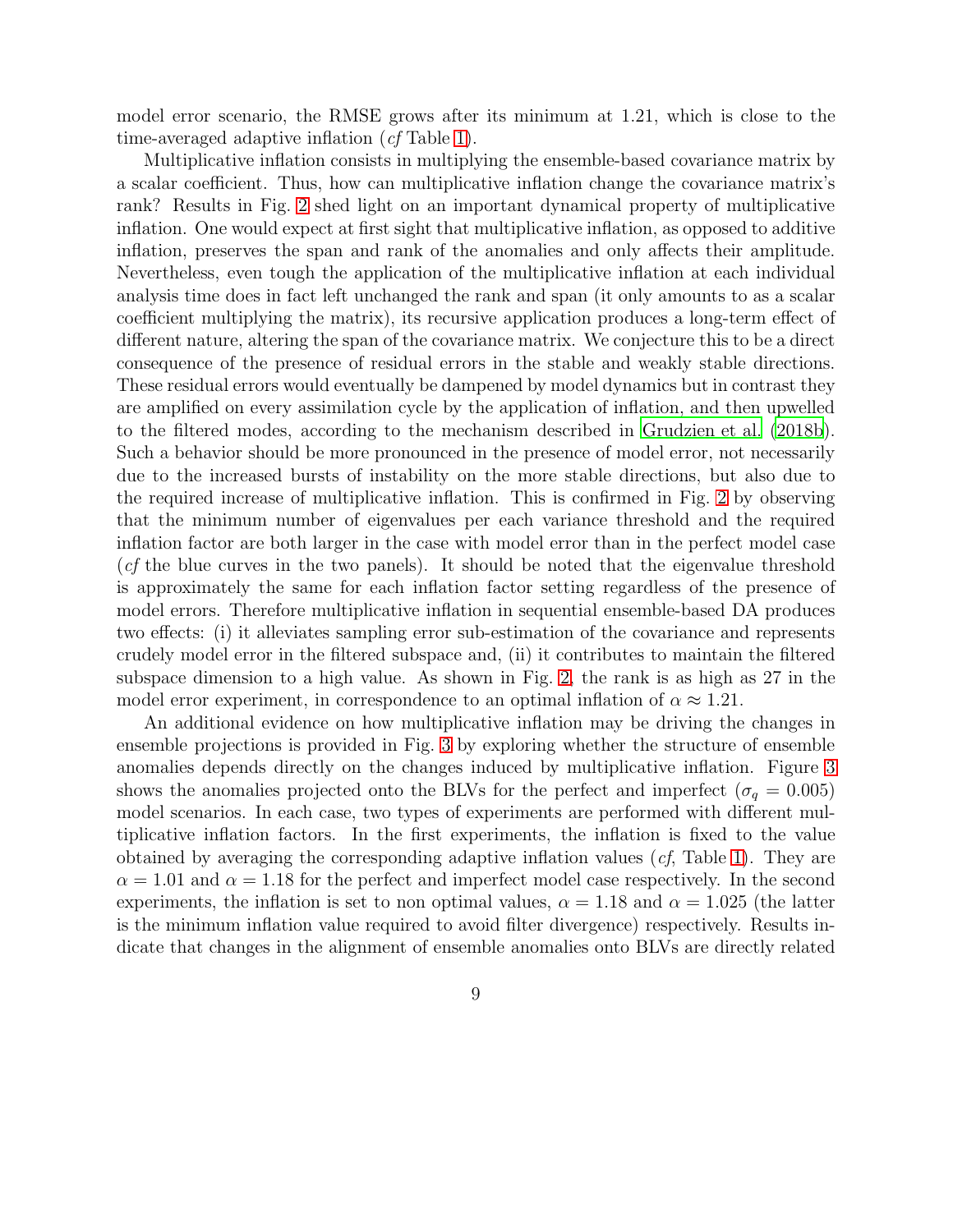to the amplitude of multiplicative inflation and not necessarily to the presence of model errors. We recall however that the experiments with non optimal inflation are done for the sake of studying the effect on the anomalies alignment onto the BLVs, despite the associate RMSE is larger than in the optimal case.



<span id="page-9-0"></span>Figure 3: Time averaged angle  $\theta$  (degrees) of the ensemble anomalies projected onto the BLVs for the perfect and imperfect ( $\sigma_q = 0.005$ ) model scenarios and different fixed multiplicative inflation values ( $\alpha$ ). Results are averaged over 15,000 assimilation cycles.

Results shown in Fig. [3](#page-9-0) confirm our conjecture on the role of multiplicative inflation: it causes changes in the span of the ensemble anomalies. By amplifying error representation outside the unstable-neutral subspace, the multiplicative inflation induces an increase of the ensemble span. This "artificial" rank increase does not necessarily imply reductions in the filter state estimation error (the RMSE is much larger than when the optimal or adaptive inflation is used in either case), but it nevertheless reveals of an unknown effect of multiplicative inflation.

#### 3.3 Reduced-rank model error within the unstable subspace

In all of the previous experiments, model error was assumed to be full-rank, *i.e.* the model error realizations are sampled from a normal distribution with a full-rank covariance matrix Q given in Eq. [\(4\)](#page-4-0). Model error is thus injected on all of the model variables, enhancing the upwelling of error from unfiltered to filtered directions as described in [Grudzien et al.](#page-23-2) [\(2018b](#page-23-2)). We have also seen that multiplicative inflation prevents the full collapse of the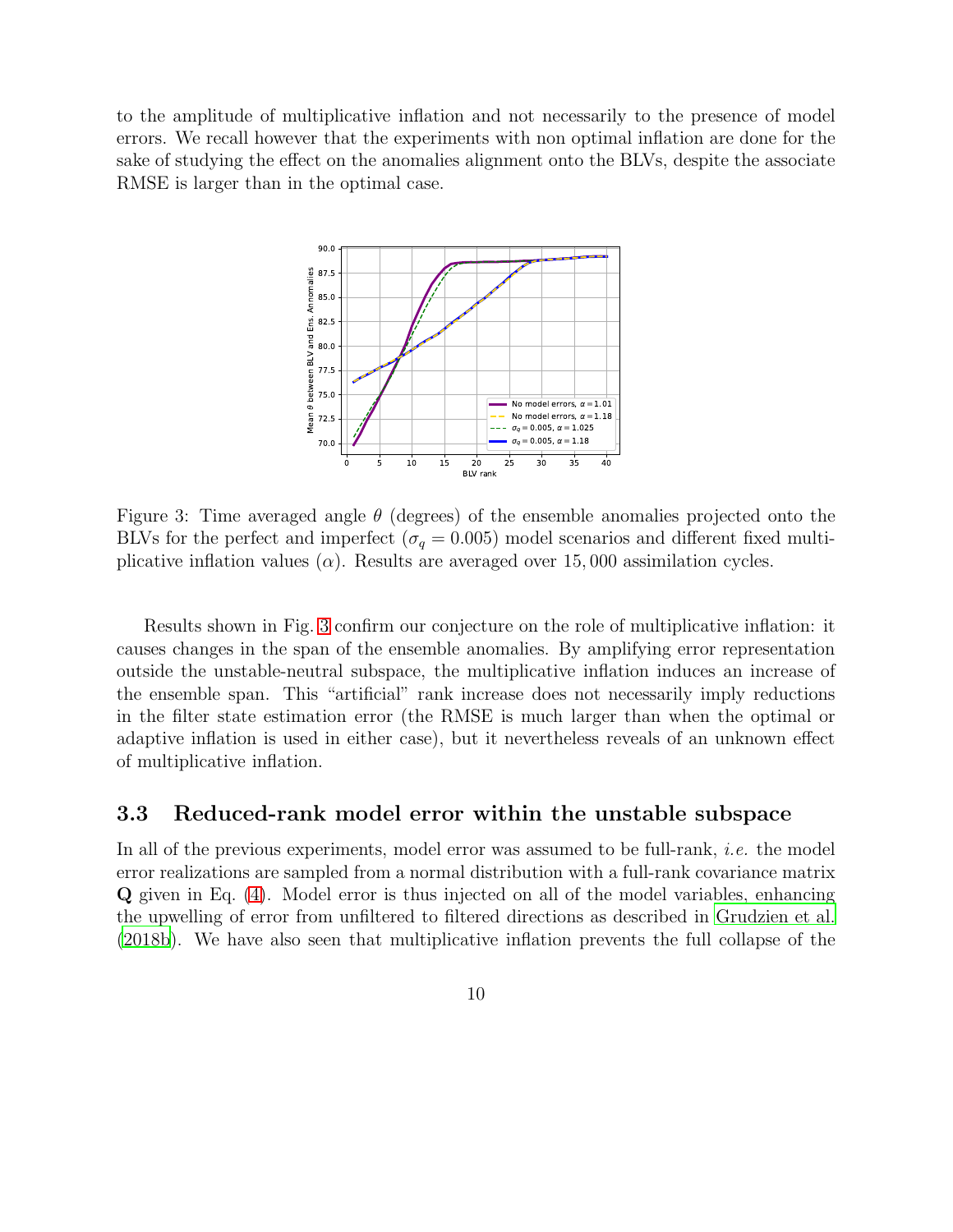ensemble to the neutral-unstable subspace.

In this section we conduct another set of experiments inspecting the correspondence between the model error rank and  $EnKF P^a$ , in particular to corroborate whether the rank of P<sup>a</sup> would have also changed if model error only spans the unstable-neutral subspace. We devised a proof-of-concept experiment in which all of the model error instantaneous realizations are confined by construction within the subspace spanned by the BLVs associated with non-negative local Lyapunov exponents (LLEs). To achieve this, model error is sampled from  $\mathcal{N}(\mathbf{0}, \sigma_q \mathbf{L}_k \mathbf{Q} \mathbf{L}_k)$ , where  $\mathbf{L}_k = \mathbf{E}^{\mathcal{U}} \mathbf{E}^{\mathcal{U}^T}$  is the orthonormal projector constructed using the local unstable-neutral BLVs, the columns of  $\mathbf{E}^i$ , where  $i = 1, ..., n_{0k}$  is used to identify that the number of non-negative LLEs fluctuates in time. After being sampled, the norm of model error realizations is rescaled to be consistent with that of the full rank Q experiments.

By confining the model error within the locally unstable-neutral subspace, the sample forecast covariance is better approximated by the EnKF. This is reflected by a time average RMSE of 0.013 for the experiment with  $\sigma_q = 0.005$  compared to 0.016 obtained in the full-rank case (cf Table [1\)](#page-7-0): RMSE is even slightly below the case of smaller (but full rank) model error, *i.e.*  $\sigma_q = 0.0025$ . The time-averaged adaptive multiplicative inflation coefficient is also reduced from 1.18 to 1.13. The projection of the ensemble anomalies onto the BLVs (Fig. [4a](#page-11-0)) shows a great similarity with the former full-rank model error experiments (denoted by  $\mathbf{Q}^{\text{full}}$ ). The current confined model error case is also shown in Fig. [4a](#page-11-0) (denoted by  $Q^{+LLE}$ ). Multiplicative inflation therefore increases the subspace spanned by the ensemble to new directions which are not directly spanned by model errors. Nevertheless a notable distinction is that the anomalies in the full-rank case have non-negligible projections on a few more BLVs.

A further understanding of the filter dynamical properties is provided by looking at the mean angle between the analysis error and the BLVs defined as,

$$
\gamma_k^j = \arccos\left\{ \frac{(\mathbf{E}_k^j)^\top \boldsymbol{\varepsilon}_k^a}{\|\boldsymbol{\varepsilon}_k^a\|} \right\}.
$$
\n(6)

In the perfect model case, the angle between the BLVs and the analysis error (Fig. [4b](#page-11-0)) and that with the ensemble anomalies (Fig. [4a](#page-11-0)) are almost identical, indicating a proper functioning of the EnKF, with the ensemble anomalies properly spanning the directions where the actual error is confined. When model error is incorporated, error projections span a broader subspace than anomalies. In the case of model error projecting only on unstable directions, the increased span of analysis errors could be associated to an increased degree of non-linearity due to the presence of errors. In the case with full-rank model errors, the projections onto the BLVs of the anomalies differ significantly from those of the actual error,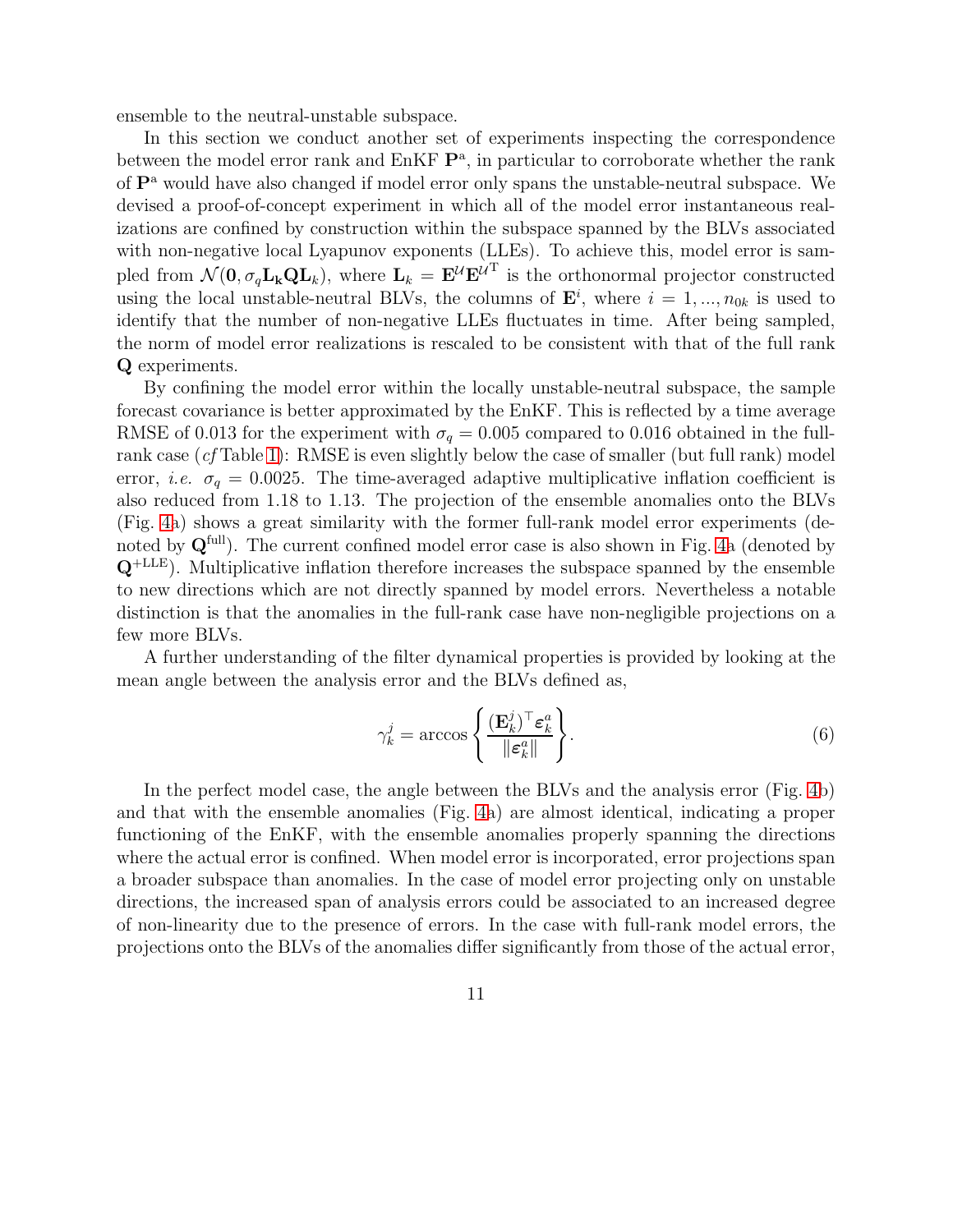

<span id="page-11-0"></span>Figure 4: (a) Time averaged angle  $\theta$  (degrees) between ensemble anomalies and the BLVs for different configurations of model error. (b) Time and ensemble averaged angle  $\gamma$  (degrees) of the analysis errors onto the backward Lyapunov vectors (BLVs) for different representations of model error. Namely, no model error (purple), full rank model error covariance (blue), and model error projected onto locally unstable BLVs (green), model error projected onto decomposed anomalies up to the singular value  $s_0$  (pink).

particularly in the more stable directions. This indicates in both model error scenarios that the subspace spanned by the ensemble anomalies is not sufficient to capture existing errors, in spite of their source. Error projections onto BLVs of rank 20 up to 25 are particularly noteworthy and it is clear that multiplicative inflation is only able to handle model errors on the leading and weakly stable directions. A different inflation strategy is still needed to treat errors on the more stable portion of the ensemble.

### 4 Hybrid inflation schemes

Separating the portion of ensemble anomalies in the span of the BLVs up to the weaklystable from the vanishing stable directions may enable the design of more sophisticated inflation schemes, targeting additive perturbations to directions that are not spanned by the ensemble. We explore hybrid multiplicative-additive inflation schemes whereby multiplicative inflation is applied to the unstable portion of the spectrum while additive inflation to the remaining part. How can one decompose the anomalies projections to apply such a hybrid approach? A BLV decomposition along the analysis trajectory offers a natural way to achieve this subspace separation. However, explicit computation of BLVs by traditional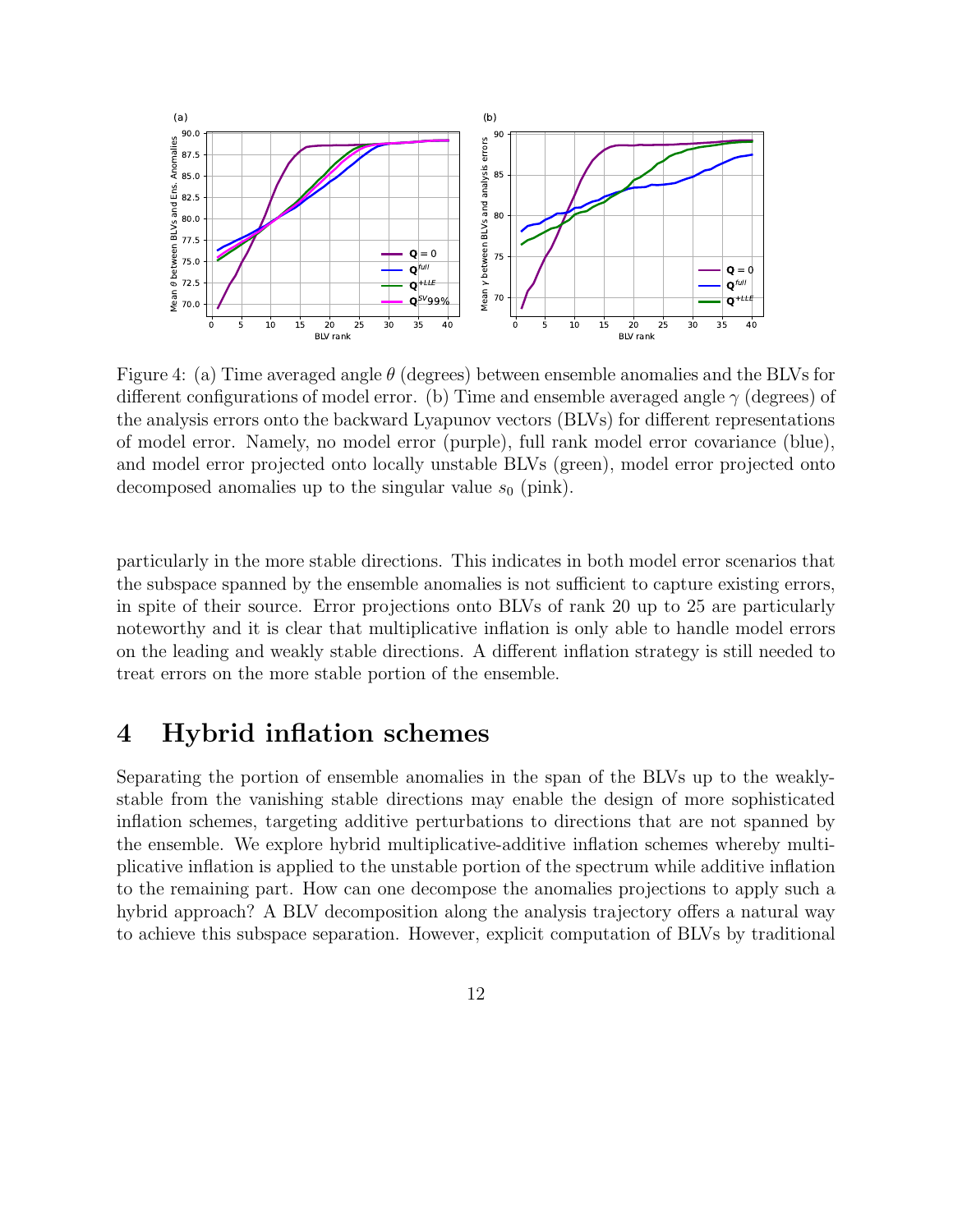methods such as QR-decomposition is too expensive and becomes unfeasible for large scale dynamics such as geophysical systems. Given the alignment of the long-term ensemble anomalies onto the unstable-neutral and weakly-stable subspaces described in the previous section, a real time approximation to split the subspaces affected by the hybrid inflation can be based on the anomalies themselves.

We first decompose the anomalies matrix **A** using singular value decomposition (SVD). Under the usual assumption that  $N \leq n$ , the anomalies matrix **A** can be broken down using the reduced singular value decomposition:  $\mathbf{A} = \mathbf{U}\mathbf{S}\mathbf{V}^{\top}$ , with  $\mathbf{U} \in \mathbf{R}^{n \times N}$ ,  $\mathbf{S} \in \mathbf{R}^{N \times N}$ and  $\mathbf{V}^{\top} \in \mathbb{R}^{N \times N}$ . The diagonal matrix **S** contains the N singular values of **A**. As shown in Section [3,](#page-4-1)  $\mathbf{P}^{\text{a}}$  is highly aligned with the neutral-unstable subspace while the remaining variability is associated to (asymptotically) vanishing weakly-stable directions. An identical alignment was found for the filter  $P^f$  matrix. We define  $A^{\mathcal{U}} \in \mathbb{R}^{n \times N}$  as the matrix containing the projections of the anomalies onto the span of the most unstable portion of the BLV spectrum. This matrix will be referred to as unstable anomalies matrix. It is obtained by considering the first  $s_0$  columns (rows) of U (V<sup>⊤</sup>) in the reduced singular value decomposition. This is, dropping time dependencies,

<span id="page-12-0"></span>
$$
\mathbf{A}^{\mathcal{U}} = \mathbf{U}^{(:,1:s_0)} \mathbf{S}^{(1:s_0,1:s_0)} \mathbf{V}^{(:,1:s_0)}^{\top},\tag{7}
$$

where the threshold  $s_0$  is defined as the number of singular values that account for a given threshold of its cumulative sum. The threshold is set to 95%. We conducted sensitivity experiments to find that this value is a relatively accurate indicator of the number of BLVs onto which the ensemble anomalies have non-negligible projections over time when using adaptive multiplicative inflation. Indeed when accounting for 95% of cumulative variance, the number of singular values  $s_0$  is on average 22 and 13 for the experiments with and without model errors respectively. These numbers are in agreement with the number of leading BLVs onto which ensemble anomalies have non-negligible projections (cf. Section [3\)](#page-4-1).

Using Eq. [7,](#page-12-0) we performed an additional idealized experiment in which model error realizations are sampled from  $\mathcal{N}(0, \sigma_q \Pi_k^U \mathbf{Q} \Pi_k^U)$ , where  $\Pi_k^U = \mathbf{A}_k^U \mathbf{A}_k^U$ + is a unitary operator and is the orthogonal projector onto the column space of  $\mathbf{A}^{\mathcal{U}}_k$  $\ddot{+}$ , with  $\mathbf{A}_{k}^{\mathcal{U}}$ + being the Moore-Penrose pseudo-inverse of  $A_k^{\mathcal{U}}$ . In this case, model error instances are ensured to belong to the span of the ensemble. Not surprisingly, the RMSE is almost identical to the assimilation experiments in which model error instances were projected onto the span of the locally unstable BLVs. The mean angle between ensemble anomalies and BLVs is shown in Fig. [4a](#page-11-0) (light purple line).

The remaining  $(N-s_0)$  columns (rows) of  $\mathbf{U}$  ( $\mathbf{V}^{\top}$ ) are used to define the *stable anomalies* matrix: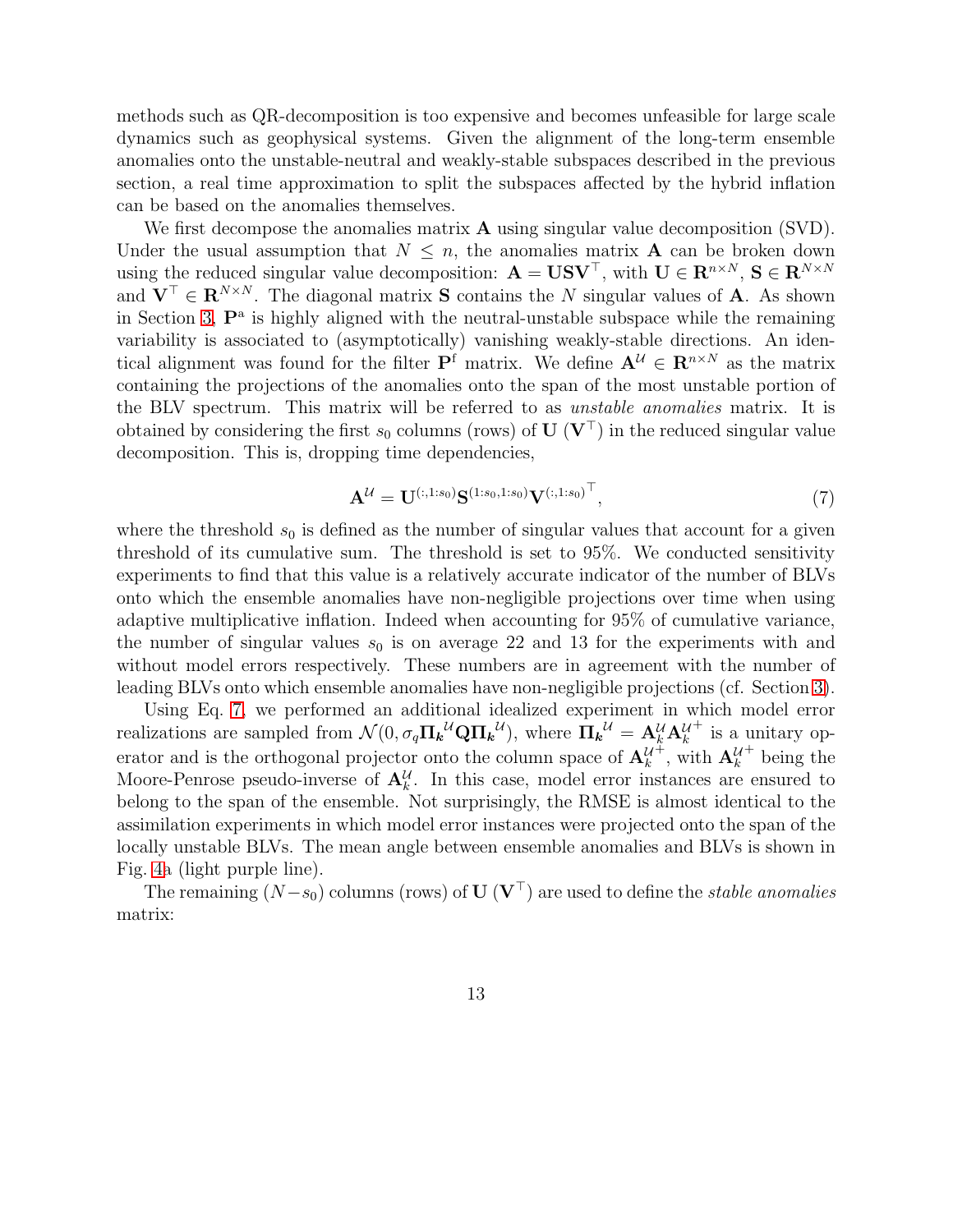$$
\mathbf{A}^{\mathcal{S}} = \mathbf{U}^{(:,s_0+1:N)} \mathbf{S}^{(s_0+1:N,s_0+1:N)} \mathbf{V}^{(:,s_0+1:N)^\top}.
$$
 (8)

By definition, matrices  $A^U$  and  $A^S$  are mutually orthogonal  $(n \times N)$  matrices of rank  $s_0$  and  $(N - s_0)$  respectively, so the anomalies matrix at time  $t_k$  can be written as

$$
\mathbf{A}_k = \mathbf{A}_k^{\mathcal{U}} + \mathbf{A}_k^{\mathcal{S}},\tag{9}
$$

and,

<span id="page-13-0"></span>
$$
(N-1)\mathbf{P}_k^f = \mathbf{A}_k^{\mathcal{U}} \mathbf{A}_k^{\mathcal{U}^\top} + \mathbf{A}_k^{\mathcal{S}} \mathbf{A}_k^{\mathcal{S}^\top}.
$$
\n(10)

Stable and unstable anomalies projections onto BLVs are shown in Fig. [5](#page-14-0) using the experimental settings defined in Section 3 for the same model error configurations  $(i.e.,$  $\sigma_q = 0.0025$  and  $\sigma_q = 0.005$ ). In each case  $s_0$  is dynamically adjusted to account for the corresponding percentage of  $\mathbf{P}^{\text{f}}$  total variance and the multiplicative inflation is adaptively adjusted. Anomalies associated to  $A^{\mathcal{U}}$  are not only constrained to BLVs associated to asymptotically unstable LLEs, but indeed they span a subspace of higher dimensions. This subspace is increased or decreased based on the level of multiplicative inflation associated to each configuration of model error (see Table [1](#page-7-0) for reference). In contrast,  $A^{\mathcal{S}}$  anomalies are largely aligned with higher order BLVs. In fact the larger  $s_0$  the higher the order of the BLVs where the residual variance is explained (see how the corresponding yellow lines shift toward right in both panels of Fig. [5\)](#page-14-0). It should be noticed that  $A^{\mathcal{S}}$  accounts for a tiny portion of the total variance of  $\mathbf{P}^{\text{f}}$ , representing residual ensemble anomalies that lay mostly outside of the unstable subpsace.

Using the proposed decomposition, it is possible to replicate the span of the locally unstable and weakly stable BLVs, to which one has not usually access in realistic highdimensional cases due to their prohibitive computational cost. However, this type of decomposition depends on the chosen total variance threshold, which impacts on  $s<sub>0</sub>$ . As model error increases, the optimal multiplicative inflation needed will also increase. Therefore, it is expected that the proportion of anomalies projecting onto stable BLVs will increase. Consequently, larger values of  $s_0$  are required to properly disentangle anomalies. Moreover, the possible incorporation of additive inflation through random perturbations may have an instantaneous effect similar to the introduction of model errors and will also lead to a shift toward higher values of  $s_0$  for a given variance threshold. These type of feedback processes will drive the need for further threshold adjustments which are outside of the scope of this work.

The decomposition in Eq. [10](#page-13-0) allows us to design inflation schemes that operate distinctively over the portions of the covariance matrix aligned onto the unstable and stable BLVs.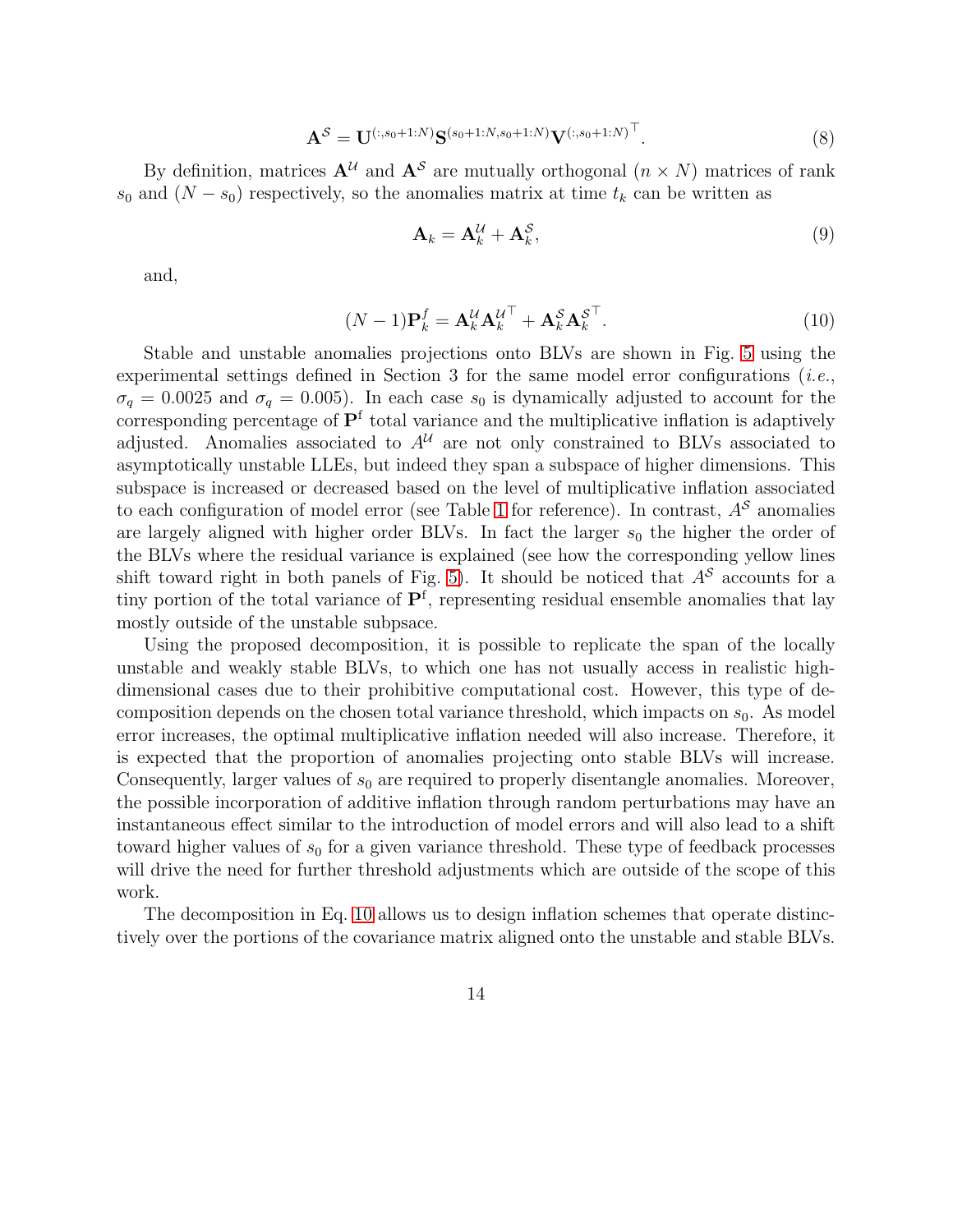

<span id="page-14-0"></span>Figure 5: Time and ensemble averaged angle  $\theta$  (degrees) of the dynamically unstable (purple) and stable (orange) portion of ensemble anomalies  $A<sup>U</sup>$  (purple) onto the backward Lyapunov vectors for experiments with model errors (a)  $\sigma_q = 0.0025$  and (b)  $\sigma_q = 0.005$ . Multiple thresholds for the amount of total variance in  $\mathbf{P}^{\text{f}}$  accounted by unstable anomalies are shown (i.e. 90%, 95%, 99%).

We choose to inflate the unstable anomalies with a multiplicative inflation scheme such that  $\mathbf{A}_{k}^{\prime\prime} = \sqrt{\rho} \mathbf{A}_{k}^{\prime\prime}$ . Conversely, for the stable portion of the spectrum, we propose an additive inflation mechanism that attempts to account for errors accumulating on this portion of the spectrum as shown in Fig. [4b](#page-11-0) (blue line). Additive inflation is thus incorporated on directions that are orthogonal to the leading  $s_0$  anomalies directions but not necessarily limited to the remaining  $N - s_0$  anomalies directions, following model error covariance Q. The most unstable directions are properly inflated by the effect of multiplicative inflation alone. We propose two hybrid additive-multiplicative inflation schemes that are the content of the following sections.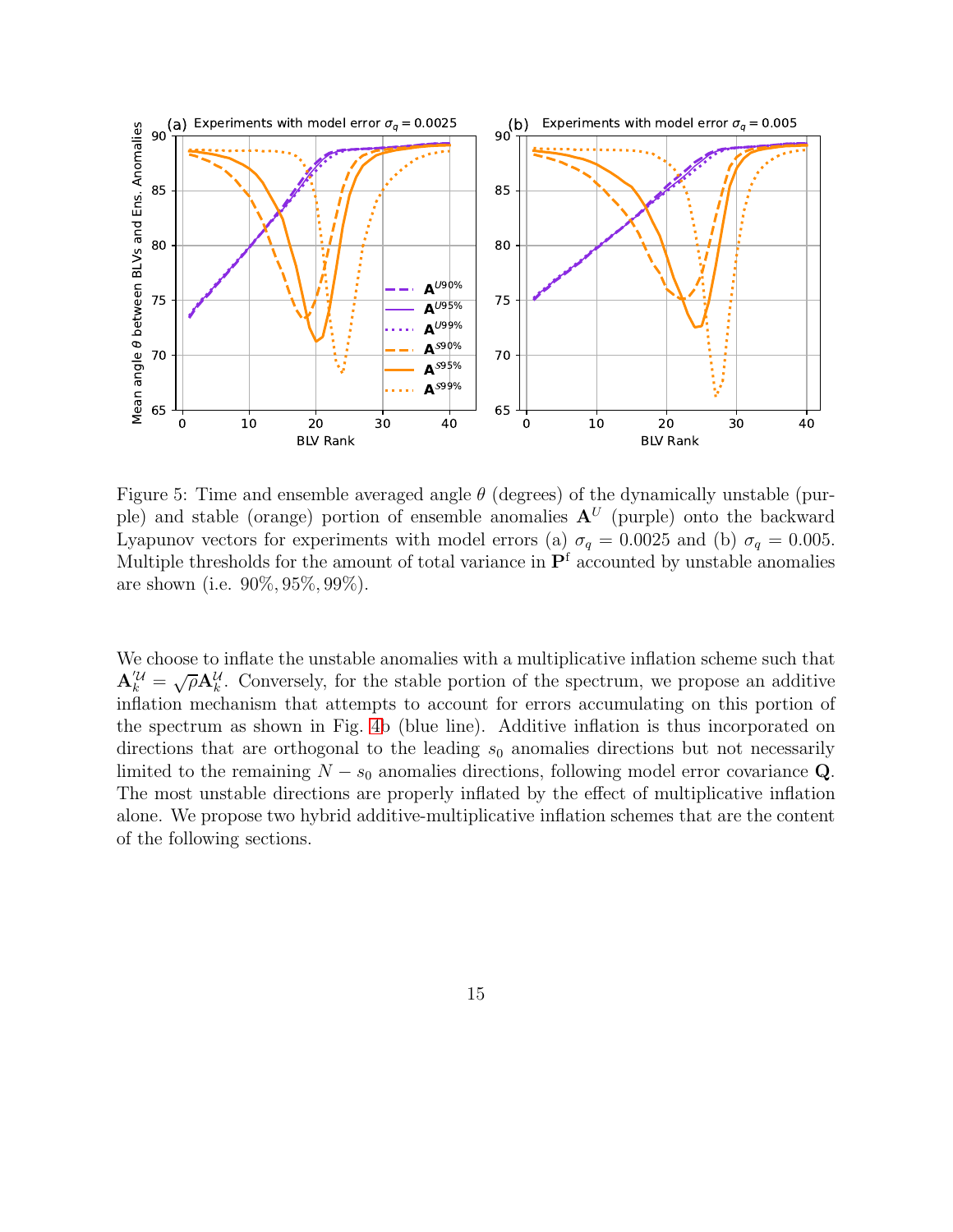### 4.1 Hybrid projected stochastic inflation

Additive covariance inflation schemes (e.g. [Whitaker et al.](#page-24-9), [2008,](#page-24-9) [Hamill, Whitaker, 2005](#page-23-3)) consists of drawing random perturbations from a specified error distribution, and adding them to the (prior) forecast ensemble before being updated. Usually these perturbations do not take into account model dynamics and are usually sampled from a full rank covariance matrix. In contrast, we are interested in sampling them from a subspace orthogonal to the unstable BLVs. Using the non-stable anomalies projector defined in the previous section,  $\Pi_k^{\mathcal{U}} = \mathbf{A}^{\mathcal{U}} \mathbf{A}^{\mathcal{U}^+}$ , random samples can be drawn that are orthogonal to the non-stable modes. The inflated anomalies used for ETKF analysis calculations are then

<span id="page-15-0"></span>
$$
\mathbf{A_k}' = \sqrt{\rho} \mathbf{A}_k^{\mathcal{U}} + \mathbf{A}_k^{\mathcal{S}} + \sqrt{\sigma_q} (\mathbf{I} - \mathbf{\Pi}_k^{\mathcal{U}}) \mathbf{Q}^{1/2} \mathbf{\Xi}_k, \tag{11}
$$

with  $\Xi = {\xi_1, \xi_2, \ldots, \xi_N}$ , and all  $\xi_i$  are centered independent random draws from  $\mathcal{N}(0, \mathbf{I}_n)$ . By construction, the last two terms in Eq. [11](#page-15-0) span a subspace orthogonal to the unstable and weakly-stable anomalies subspace spanned by the ensemble. The introduction of stochastic noise not aligned with the unstable anomalies leads to a slightly more uniform eigenspectrum for the covariance matrix. These changes have a direct impact on the value of  $s_0$ , which is now increased proportionally with the amplitude of stochastic additive inflation. To account for this, we set  $s_0$  as the number of singular values required to achieve at least 90% of cumulative percentage sum of singular values.

Perturbations associated to non-stable modes are inflated through a multiplicative inflation scheme instead (first term on the r.h.s. of Eq. [11\)](#page-15-0). The adaptive multiplicative inflation scheme of [Miyoshi \(2011](#page-24-4)) was adapted to this framework in order to scale the inflation coefficient only by taking into account the non-stable portions of the spectrum. Details of this modified adaptive scheme are given in Appendix A.

### 4.2 Hybrid projected deterministic inflation

Our second hybrid approach is inspired by the work of [Raanes et al. \(2015\)](#page-24-10). In this approach the additive inflation acts on the forecast step to account model errors via a deterministic transformation of the ensemble anomalies. By doing so, it removes the randomness associated to the stochastic sampling step of the additive inflation [Hamill, Whitaker \(2005](#page-23-3)). This approach is specifically designed for square-root EnKFs [\(Tippett et al., 2003](#page-24-8)). The base implementation, named SQRT-CORE in [Raanes et al. \(2015](#page-24-10)), aims to inflate the covariance matrix consistently with the model error covariances according to

<span id="page-15-1"></span>
$$
\mathbf{P}^{\mathrm{f}} = \frac{1}{(N-1)} \mathbf{A} \mathbf{A}^{\mathrm{T}} + \mathbf{A} \mathbf{A}^+ \mathbf{Q} \mathbf{A} \mathbf{A}^+, \tag{12}
$$

16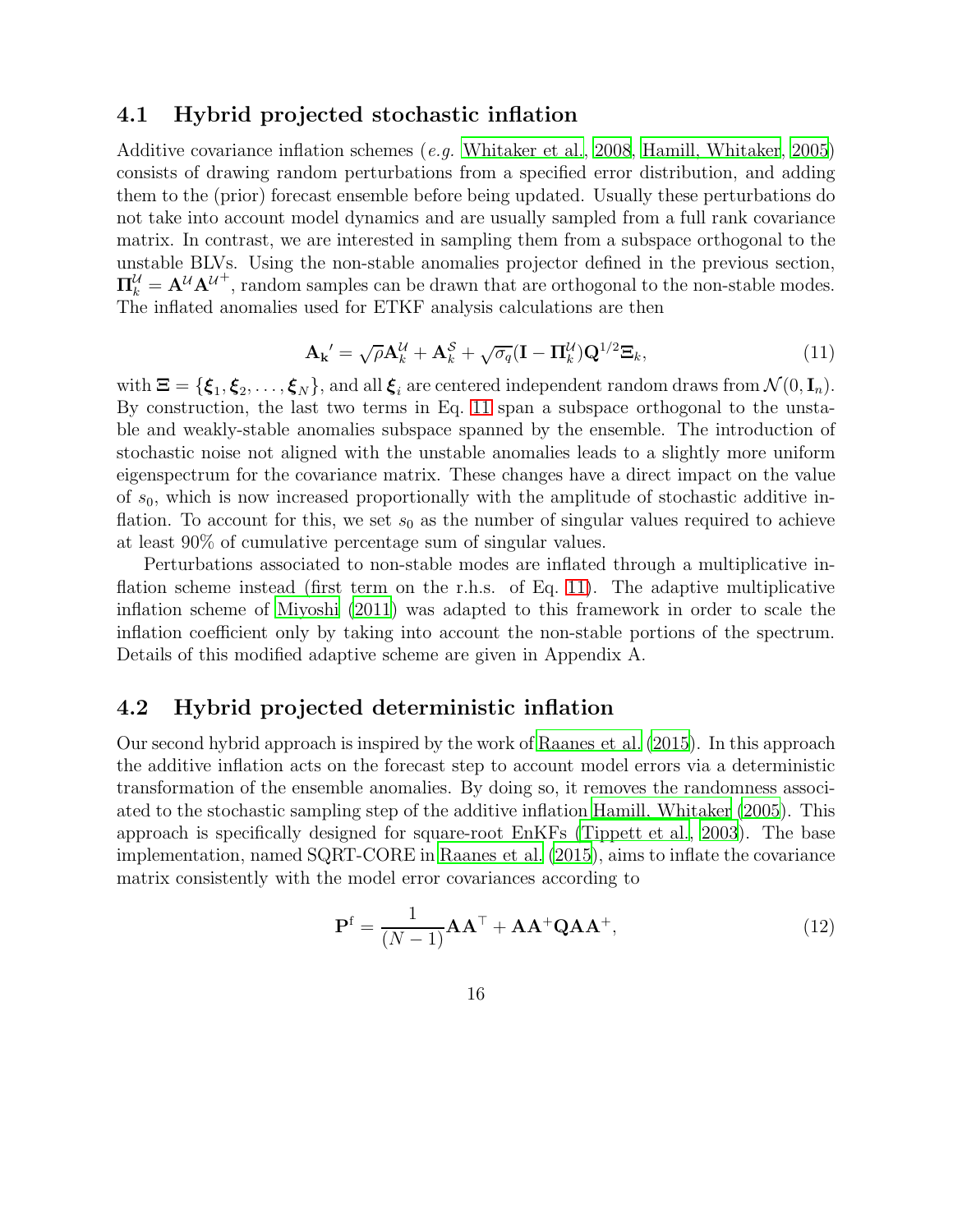where temporal dependencies on Eq.  $(12)$  were dropped for conciseness. The propoposed formulation ensures that covariance is inflated only in the span of the ensemble anomalies, however only a portion of model error **Q** is accounted with this formulation. To satisfy Eq. [\(12\)](#page-15-1), [Raanes et al. \(2015](#page-24-10)) proposed the following (symmetric) square root formulation for the anomalies,

$$
\mathbf{A}' = \mathbf{A}\mathbf{T} = \mathbf{A}[\mathbf{I}_N + (N-1)\mathbf{A}^+\mathbf{Q}(\mathbf{A}^+)^{\top}]^{1/2}.
$$
 (13)

Based on the above, we propose an hybrid inflation scheme similar in spirit to the one in Section 4.1 but that avoids the stochastic term. This second approach, named hybrid projected deterministic inflation, consists in confining the deterministic inflation scheme SQRT-CORE from [Raanes et al. \(2015\)](#page-24-10) to the span of the stable anomalies. This is,

$$
\mathbf{A}'^{\mathcal{S}} = \mathbf{A}^{\mathcal{S}} [\mathbf{I}_N + \sigma_q (N-1) \mathbf{A}^{\mathcal{S}^+} \mathbf{Q} (\mathbf{A}^{\mathcal{S}^+})^\top]^{1/2}.
$$
 (14)

The inflated covariances can be reconstructed as in Eq. [\(10\)](#page-13-0), since again inflated anomalies  $\mathbf{A}'^{\mathcal{S}}$  belong to the span of  $\mathbf{A}^{\mathcal{S}}$  and are thus orthogonal to  $\mathbf{A}^{\mathcal{U}}$ . The threshold  $s_0$  is defined using the same criterion as in the projected stochastic inflation scheme of the previous section. For anomalies aligned with non-stable modes an adaptive multiplicative covariance inflation scheme is used. The resulting inflated anomalies are then

$$
\mathbf{A_k}' = \sqrt{\rho} \mathbf{A}_k^{\mathcal{U}} + \mathbf{A'}_k^{\mathcal{S}}.
$$
 (15)

We emphasize that the hybrid projected deterministic inflation in Eqs.  $(14)$ – $(15)$  differs from the hybrid projected stochastic inflation of Section 4.1 not only due to its deterministic nature, but most importantly due to additive inflation being constrained to the subspace of stable anomalies spanned by the ensemble. It also distinguishes from standard multiplicative inflation by incorporating perturbations that are proportional to Q and are completely aligned with the most stable directions of the ensemble.

### 4.3 Comparing the hybrid inflation schemes

The proposed hybrid inflation schemes are compared numerically under the model configuration of Section 3 with  $\sigma_q = 0.005$ . The hybrid schemes are compared against two baselines: the adaptive multiplicative inflation scheme from [Miyoshi \(2011\)](#page-24-4) and the additive inflation scheme in which forecasts are inflated additively with random perturbations sampled from  $\mathcal{N}(0, \mathbf{Q})$ . For a more fair comparison, random perturbations from the additive inflation scheme are scaled by a factor of  $\gamma = 1.18$ , this value was obtained from an exhaustive search to optimize RMSE.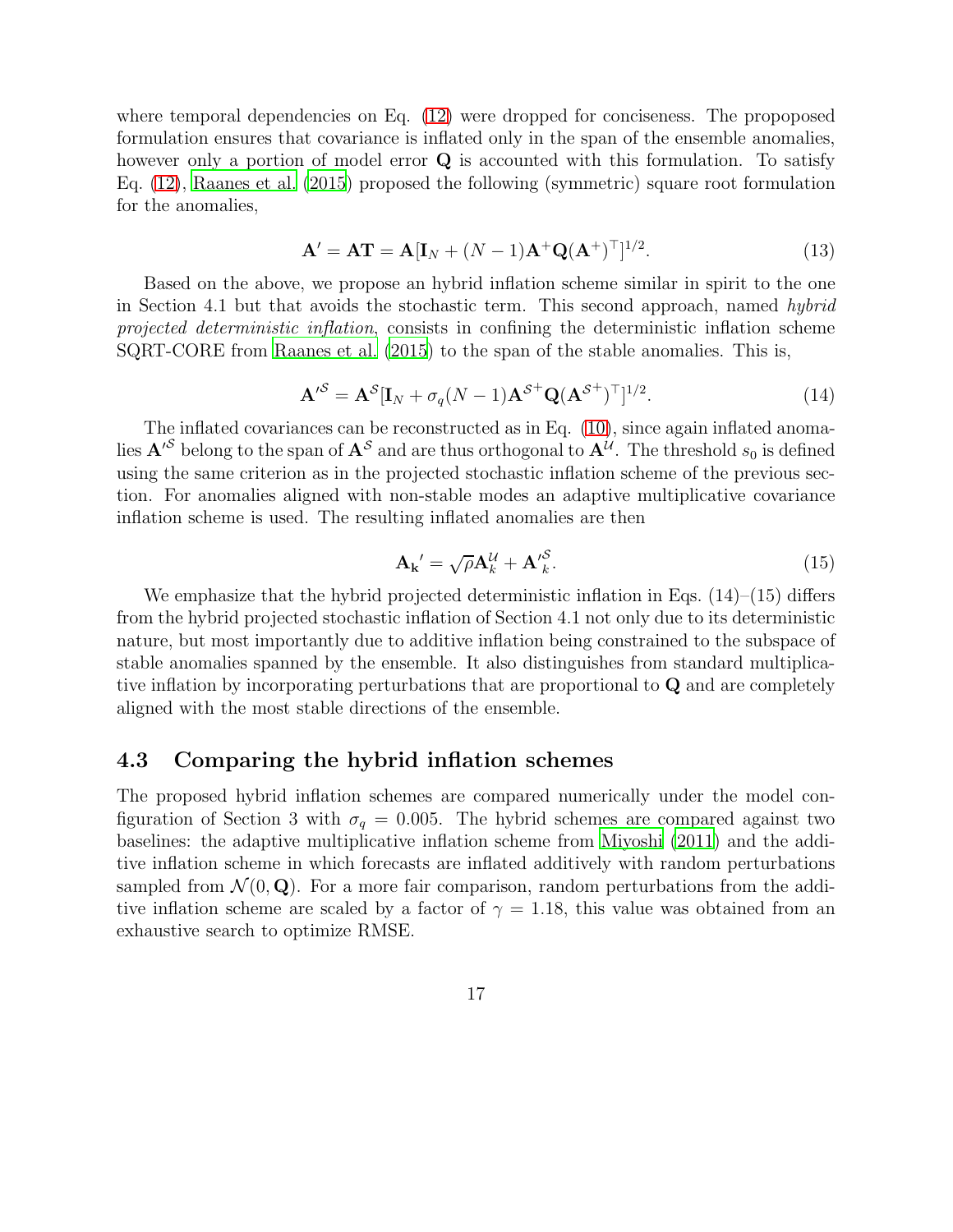In hybrid schemes, the multiplicative inflation applied to the unstable portion of anomalies is estimated adaptively at each assimilation cycle using the approach in [Miyoshi \(2011](#page-24-4)). We also include the results using the *SQRT-DEP* scheme. An extension of the additive inflation SQRT- CORE scheme proposed by [Raanes et al. \(2015\)](#page-24-10) that accounts for stochastic perturbations sampled from outside the ensemble subspace plus a stochastic correction for potential residual effects within the ensemble subspace (see [Raanes et al.](#page-24-10), [2015,](#page-24-10) their Section 6). The RMSE, the additive inflation scaling factor, and the mean optimal multiplicative inflation factor for each scheme are given in Table [2.](#page-18-0) The RMSE values achieved using the different schemes are very similar, although the hybrid projection deterministic scheme performs slightly better than its stochastic counterpart. This suggests that mitigating sampling errors in the additive inflation term is beneficial. Along this line, we see that compared to SQRT-DEP, the hybrid stochastic schemes are not able to achieve the same level of RMSE, emphasizing the impact of sampling errors associated to additive inflation schemes.

The hybrid schemes have an average value of  $s_0 = 22$  and  $s_0 = 24$  for the stochastic and deterministic cases respectively. This implies that a larger portion of the anomalies space is treated via multiplicative inflation in the deterministic version. The projection of ensemble anomalies onto BLVs is shown in Fig. [6a](#page-19-0). The hybrid schemes show a very similar projection onto BLVs of rank  $r < 22$ , indicating that the differences in the value of  $s_0$  for the hybrid schemes may not play a dominant role. For the multiplicative scheme, the projection onto higher order BLVs is progressively reduced, and the reduction ratio remains quite uniform. In contrast, the introduction of inflation in directions which are orthogonal to the unstable BLVs and helps to retain more effectively perturbations that align with BLVs of rank  $r > 20$  onto the subspace spanned by unstable and weakly stable BLVs. The hybrid projected deterministic schemes incorporates inflation only in the subspace spanned by the ensemble, hence the anomalies covariance matrix cannot span the full subspace spanned by the BLVs (see red line in Fig. [6a](#page-19-0)). On the other hand, inflation in the hybrid stochastic inflation scheme is projected onto the part of the ensemble associated with the non-unstable modes, while consistently sampling from Q. The alignment of anomalies with BLVs for this scheme holds a large resemblance with the SQRT-DEP method. This is related to the fact that both schemes not only inflate ensemble anomalies, but they also combine it with random noise sampled from a subspace orthogonal to the ensemble subspace. As a comparison, the additive inflation scheme leads to covariances with about the same degree of projection onto BLVs. However, this type of projections analysis ignores the contribution of anomalies which are orthogonal to BLVs subspace, which may be responsible for its poorer performance in terms of RMSE.

Analysis errors projected onto the BLVs do not differ significantly among the hybrids and SQRT-DEP schemes. All schemes that explicitly inflate directions outside the leading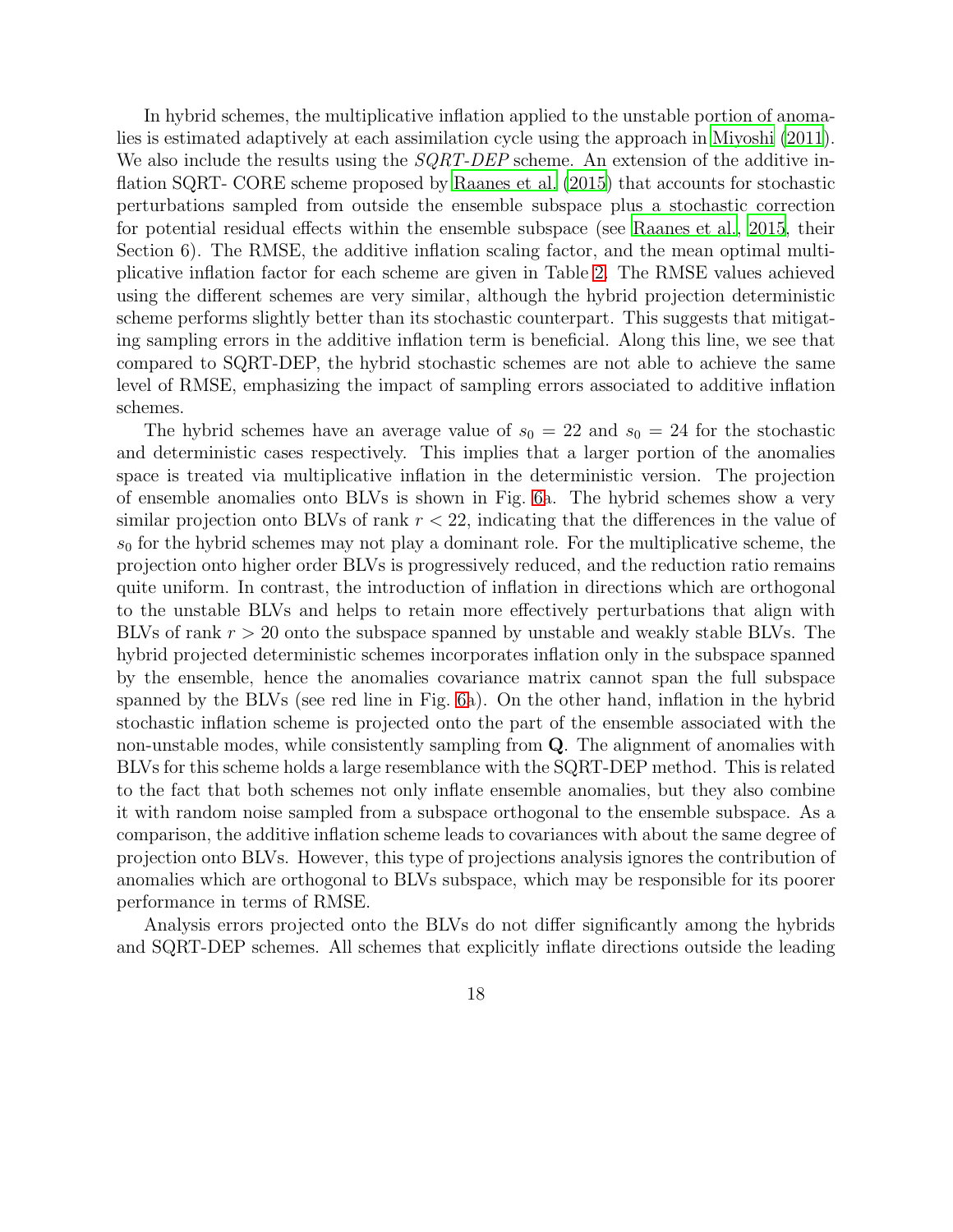unstable and weakly BLVs reduce errors by projecting on higher order BLVs when compared to multiplicative inflation alone.

|                                      | RMSE   | Unstable         | Stable           |
|--------------------------------------|--------|------------------|------------------|
|                                      |        | inflation factor | inflation factor |
| Multiplicative inflation             | 0.0163 | $\alpha = 1.18$  | $\alpha = 1.18$  |
| Additive inflation                   | 0.0177 | $\gamma = 1.18$  | $\gamma = 1.18$  |
| Hybrid proj. stochastic inflation    | 0.0160 | $\alpha = 1.13$  | $\alpha = 1.00$  |
| Hybrid proj. deterministic inflation | 0.0152 | $\alpha$ =1.11   | $\alpha = 1.00$  |
| SQRT-DEP                             | 0.0151 | $\alpha = 1.00$  | $\alpha = 1.00$  |

<span id="page-18-0"></span>Table 2: RMSE for several inflation schemes

The proposed experimental framework is intentionally characterized by a strong observational constraint. We performed an additional set of experiments with half of the observations, namely we observe only every other variable. The reduced density of observations alleviates the need of multiplicative inflation across all of the experiments with adaptive inflation  $(cf.$  Table [3\)](#page-18-1). The analysis RMSE improvement using the hybrid schemes was around 10% with respect to multiplicative inflation, which is very close to the results obtained in the fully observed case. While the ensemble anomalies projection shown in Fig. [7](#page-20-0) retains several features from the previous experiment, it should be noticed that the angle of projection onto the stable modes is much smaller in this case. For the case with only multiplicative inflation, the ensemble anomalies span a reduced subspace of the BLV spectrum. This may indicate that the ensemble is constrained to a reduced subspace where model dynamics play a more dominant role than model errors.

|                                      | RMSE   | Unstable                            | Stable          |
|--------------------------------------|--------|-------------------------------------|-----------------|
|                                      |        | inflation factor   inflation factor |                 |
| Multiplicative inflation             | 0.0221 | $\alpha = 1.14$                     | $\alpha = 1.14$ |
| Hybrid proj. stochastic inflation    | 0.0217 | $\alpha = 1.09$                     | $\alpha = 1.00$ |
| Hybrid proj. deterministic inflation | 0.0202 | $\alpha = 1.07$                     | $\alpha = 1.00$ |
| SQRT-DEP                             | 0.0201 | $\alpha = 1.00$                     | $\alpha = 1.00$ |

<span id="page-18-1"></span>Table 3: RMSE for several inflation schemes - Reduced observations network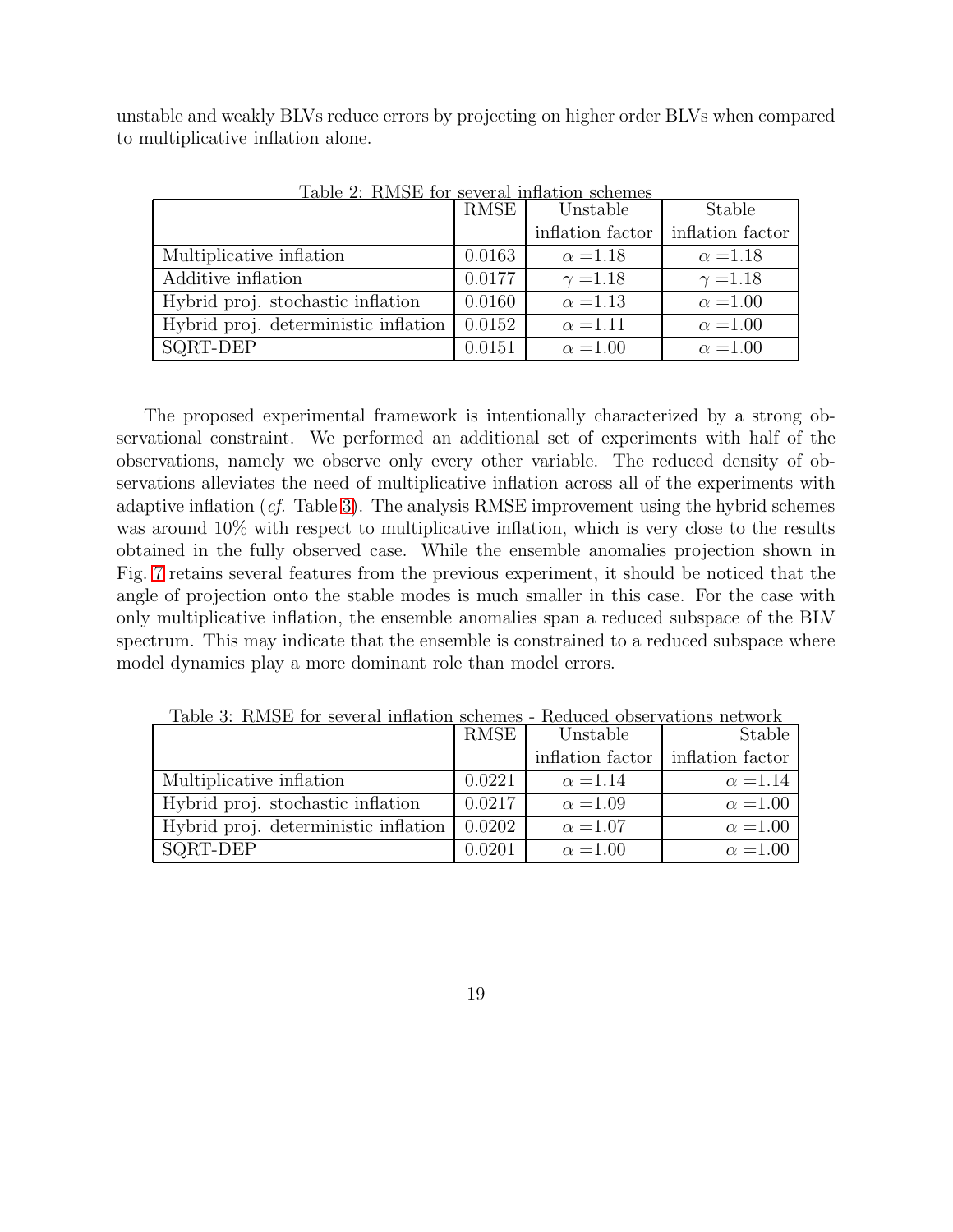

<span id="page-19-0"></span>Figure 6: (a) Time and ensemble averaged angle  $\theta$  (degrees) of the ensemble anomalies projected onto the backward Lyapunov vectors (BLVs) for the multiplicative inflation scheme (blue), standard additive inflation scheme (black), hybrid projected stochastic inflation (yellow), hybrid projected deterministic inflation (red) and SQRT-DEP (green). (b) Time and ensemble averaged angle  $\gamma$  (degrees) of the analysis errors projected onto the backward Lyapunov vectors (BLVs) for the same assimilation configurations

### 5 Discussions

In this work, the effects multiplicative and additive covariance inflation over ensemble dynamics are examined within ensemble-based data assimilation. To better understand the role of inflation, we evaluated its impact on the span of ensemble anomalies. A previous work [\(Bocquet et al.](#page-22-0), [2017\)](#page-22-0) proved that filter stability is ensured only when the long-term unstable subspace spanned by the BLVs is represented by the filter. Following [Bocquet et al.](#page-22-0) [\(2017\)](#page-22-0) methodology, we found that the introduction of model error leads to changes in the alignment of ensemble anomalies onto the BLVs for a highly observed system. An evaluation of the geometric angle for this alignment shows that the ensemble of anomalies is also projected onto weakly-stable BLVs.

One of the most important results obtained in this work is the fact that the use of multiplicative inflation alone is enough to retain anomalies in the span of weakly stable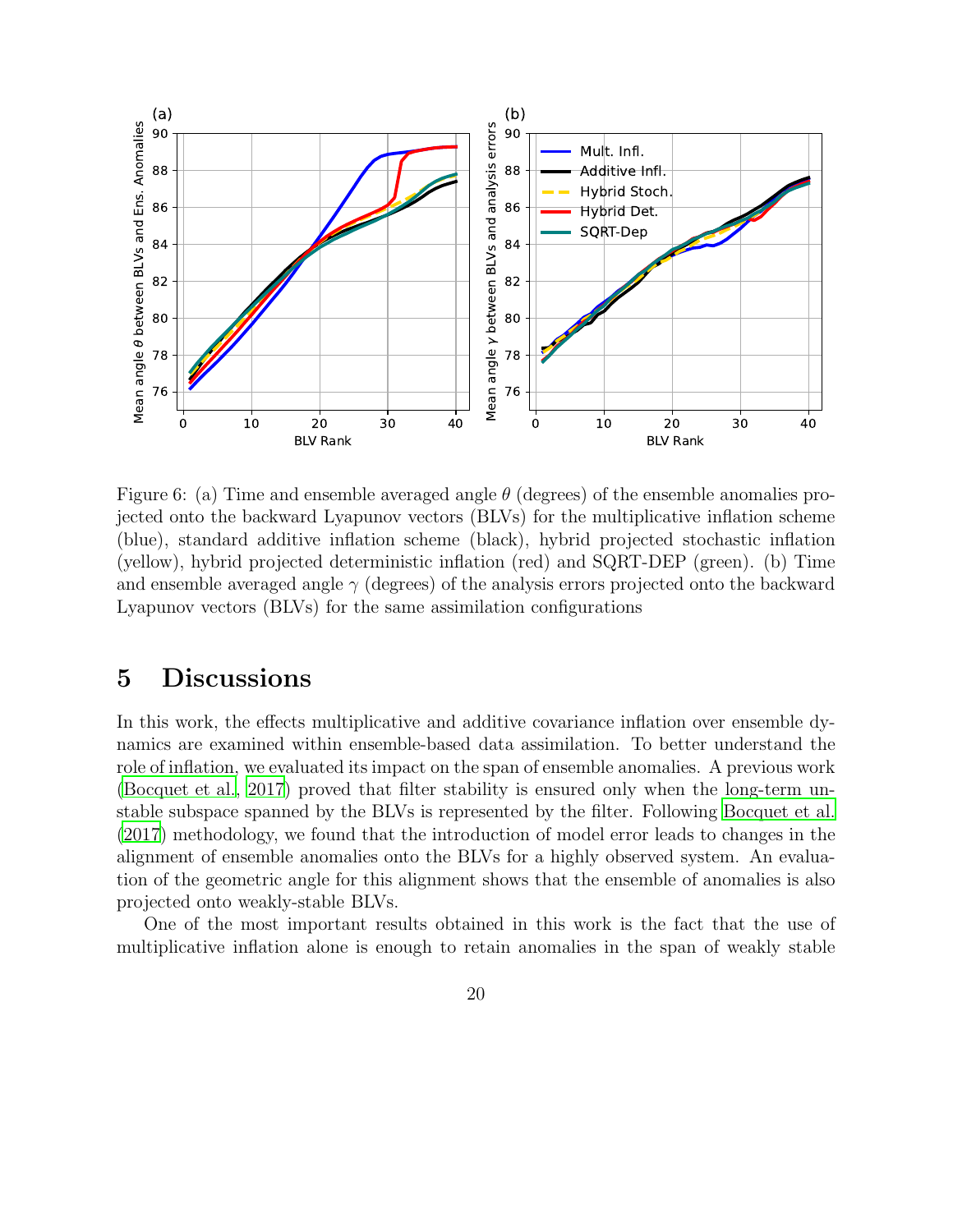

<span id="page-20-0"></span>Figure 7: Same as in [6](#page-19-0) but assuming observations are only available at every other grid point.

BLVs, regardlessly of the presence of model error. The number of weakly-stable BLVs that support the Kalman filter analysis covariance matrix seems to be dynamically adjustable via multiplicative inflation. This mechanism may explain the success of multiplicative inflation schemes in accounting for model errors that typically lay outside of the unstable subspace that supports the ensemble, in line with the findings in [Grudzien et al. \(2018b](#page-23-2)) for the Extended Kalman Filter. The exact mechanisms that drive the increase of the subspace spanned by the anomalies is not yet clear. We hypothesize that it could be a result of residual anomalies on unfiltered directions that cannot be effectively dampened by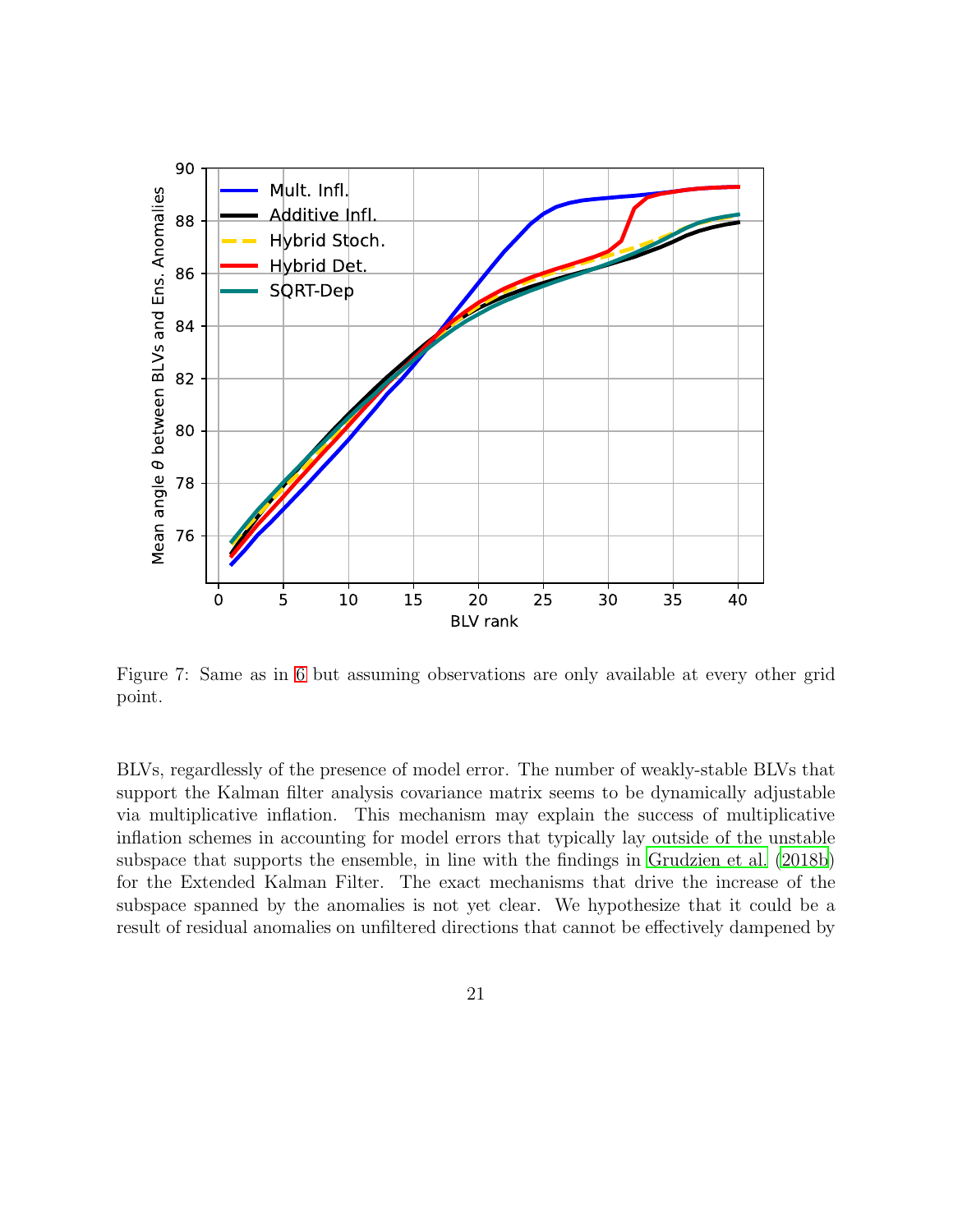the filter due to the effect of multiplicative inflation.

Assuming that the unstable and leading weakly-stable modes can be represented by means of a properly tuned multiplicative inflation scheme, we propose two methods that attempt to represent and incorporate model errors associated to the remaining asymptotically stable modes. In this way, we divide the treatment of sampling errors on the unstable modes from the need for representing the model errors effects on the stable subspace. The proposed methods are based on a singular value decomposition of the forecast anomalies to isolate the components associated to the more stable modes. The proposed methods aid to understand the impact of additive inflation on the presence of model error. An alternative approach to exploit the subspace orthogonal to the ensemble space through a variational correction was proposed by [Chang et al. \(2020\)](#page-23-8) in the scope of hybrid-gain data assimilation.

Our results suggest that errors are expected to have a more uniform projection onto the BLVs as model error increases. It may be interesting to evaluate the performance of the hybrid schemes with an increased level of non-linearity. In that scenario, the representation of errors outside of the unstable modes may still have a critical role. It is possible, nevertheless, that multiplicative inflation alone is enough to align the filter towards the subspace spanned by a suitable number of BLVs in that case too.

# 6 Appendix A - Adaptive multiplicative inflation for unstable subspace

The adaptive multiplicative covariance inflation scheme used in this work is outlined in [Miyoshi \(2011\)](#page-24-4). This scheme exploits one of the diagnostic relationships described by [Desroziers et al. \(2005\)](#page-23-9), namely

$$
\langle \mathbf{d} \mathbf{d}^{\mathrm{T}} \rangle = \mathbf{H} \mathbf{B} \mathbf{H}^{\mathrm{T}} + \mathbf{R},\tag{16}
$$

where  $\mathbf{d} = \mathbf{y} - \mathbf{H}\mathbf{x}^{\text{b}}$  are the observation minus background innovations and **B** is the background covariance matrix. This relationship is valid as long as the observation and background errors are perfectly specified. For the ensemble Kalman filter, the equation can be approximated by incorporating an inflation factor to the ensemble derived forecast errors covariance matrix.

$$
\langle \mathbf{d} \mathbf{d}^{\mathrm{T}} \rangle = \alpha \mathbf{H} \mathbf{P}^{\mathrm{b}} \mathbf{H}^{\mathrm{T}} + \mathbf{R},\tag{17}
$$

Based on diagonals terms, the optimal instantaneous coefficient can be inferred as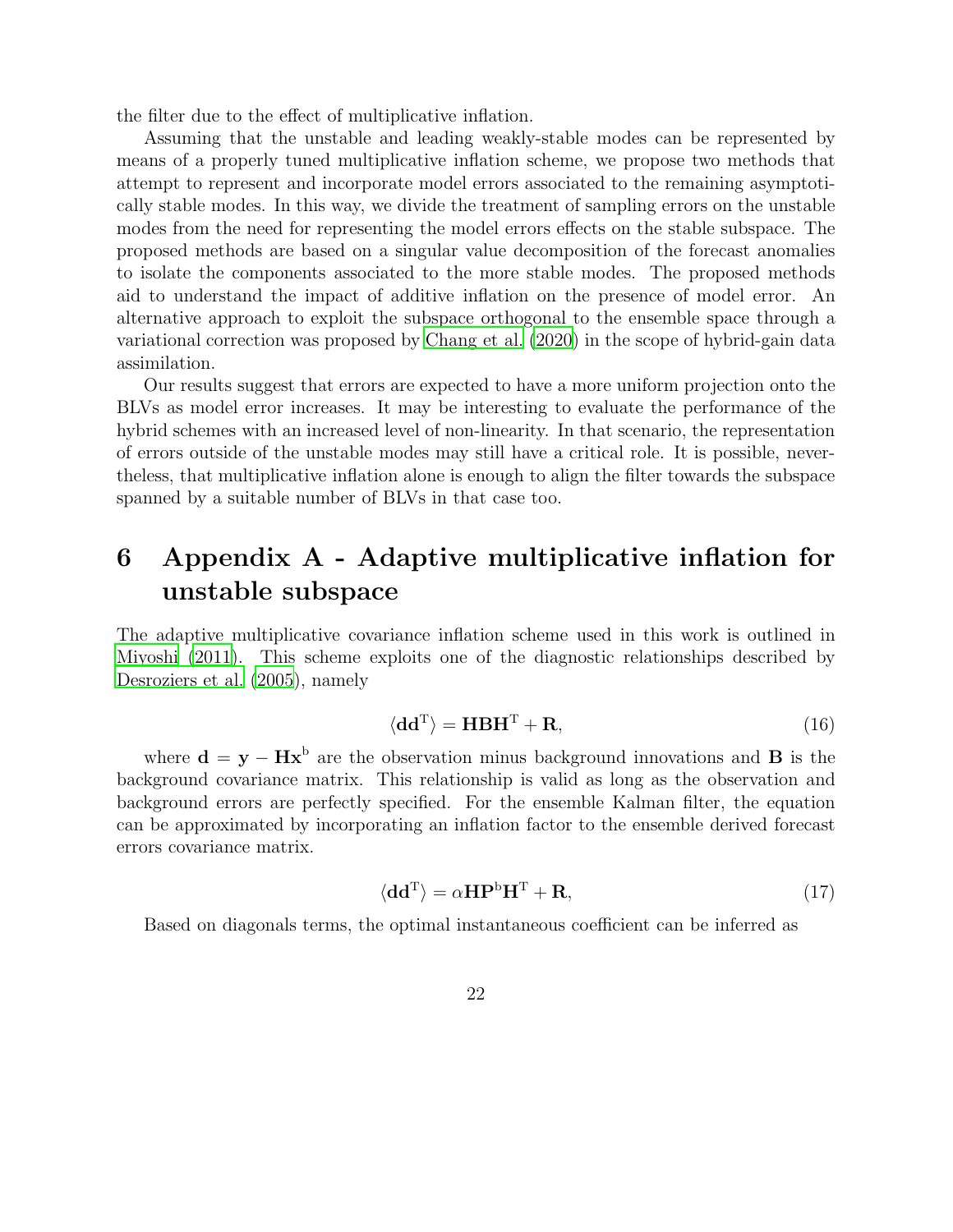<span id="page-22-6"></span>
$$
\alpha = \frac{\langle \mathbf{dd}^{\mathrm{T}} \rangle - \text{tr}(\mathbf{R})}{\text{tr}(\mathbf{HP}^{\mathrm{b}} \mathbf{H}^{\mathrm{T}})},\tag{18}
$$

To adjust the adaptive multiplicative inflation factor to the unstable subspace we modify Eq. [18](#page-22-6) in order to bound it to the unstable subspace

$$
\alpha^{\mathcal{U}} = \frac{\langle \mathbf{dd}^{\mathrm{T}} \rangle - \text{tr}(\mathbf{HA}^{\mathcal{S}} \mathbf{A}^{\mathcal{S}\mathrm{T}} \mathbf{H}^{\mathrm{T}}) / (\mathrm{N} - 1) - \text{tr}(\mathbf{R})}{\text{tr}(\mathbf{HA}^{\mathcal{U}} \mathbf{A}^{\mathcal{U}\mathrm{T}} \mathbf{H}^{\mathrm{T}}) / (\mathrm{N} - 1)},\tag{19}
$$

Instantaneous estimations of inflation factor should however take into account uncertainties associated to sampling and unsuitable definition of R -the latter is not an issue in our synthetic setup. For this reason, the inflation factor is updated using a scalar Kalman filter ensuring also a smooth convergence towards an optimal value. A detailed discussion of parameter update process is given by [Li et al. \(2009](#page-24-3)) and also by [Miyoshi \(2011\)](#page-24-4).

### References

- <span id="page-22-4"></span>Anderson Jeffrey. Spatially and temporally varying adaptive covariance inflation for ensemble filters // Tellus A: Dynamic Meteorology and Oceanography. 2009. 61, 1. 72–83.
- <span id="page-22-3"></span>Anderson Jeffrey L, Anderson Stephen L. A Monte Carlo implementation of the nonlinear filtering problem to produce ensemble assimilations and forecasts // Monthly Weather Review. 1999. 127, 12. 2741–2758.
- <span id="page-22-1"></span>Bocquet Marc, Carrassi Alberto. Four-dimensional ensemble variational data assimilation and the unstable subspace // Tellus A: Dynamic Meteorology and Oceanography. 2017. 69, 1. 1304504.
- <span id="page-22-0"></span>Bocquet Marc, Gurumoorthy Karthik S, Apte Amit, Carrassi Alberto, Grudzien Colin, Jones Christopher KRT. Degenerate Kalman filter error covariances and their convergence onto the unstable subspace // SIAM/ASA Journal on Uncertainty Quantification. 2017. 5, 1. 304–333.
- <span id="page-22-5"></span>Bocquet Marc, Raanes Patrick N, Hannart Alexis. Expanding the validity of the ensemble Kalman filter without the intrinsic need for inflation // Nonlinear Processes in Geophysics. 2015. 22, 6. 645–662.
- <span id="page-22-2"></span>Carrassi A., Bocquet M., Demaeyer J., Gruzien C., Raanes P., Vannitsem S. Data assimilation for chaotic dynamics // Data Assimilation for Atmospheric, Oceanic and Hydrologic Applications (Vol. IV). 2021.
	- 23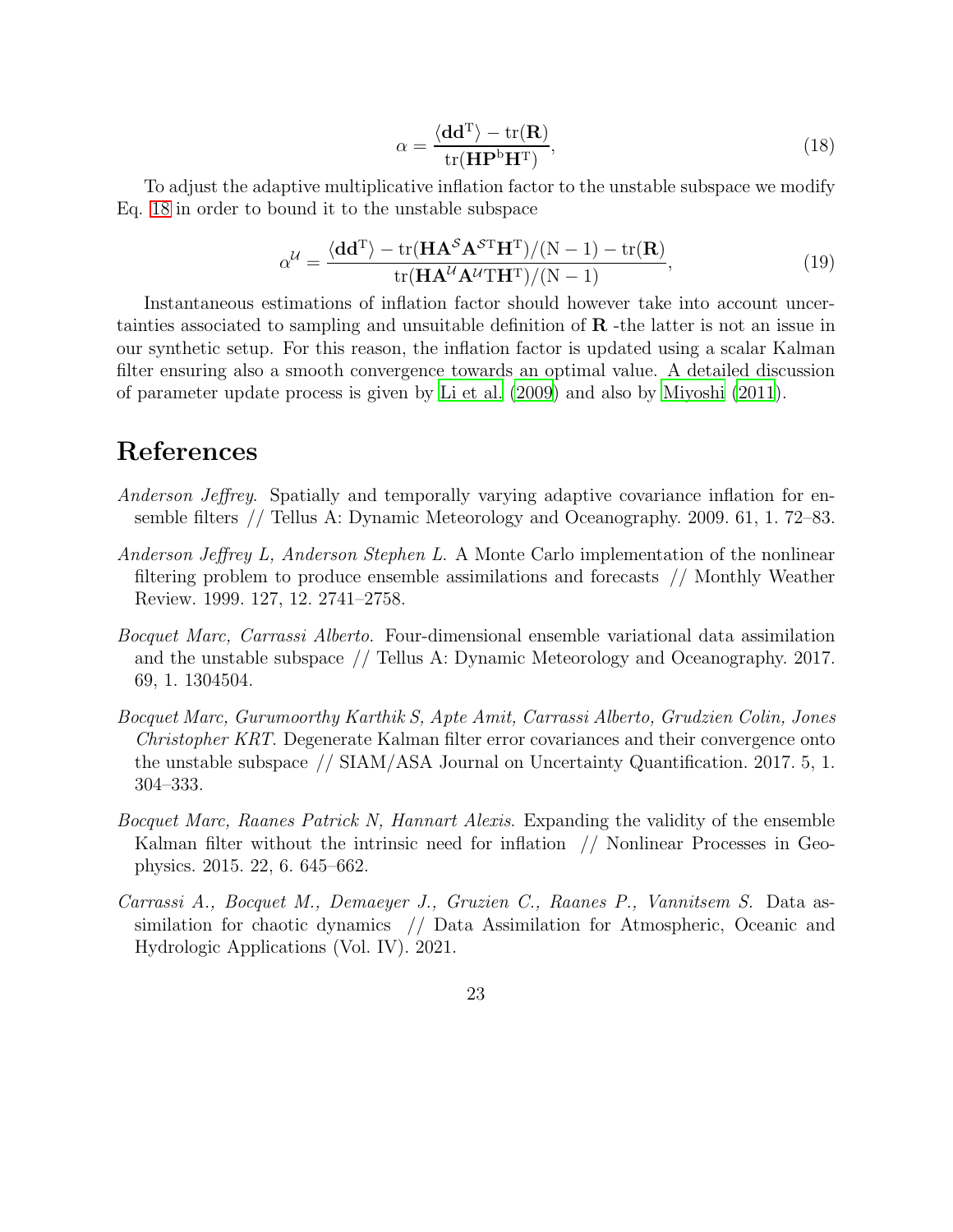- <span id="page-23-8"></span>Chang Chih-Chien, Penny Stephen G, Yang Shu-Chih. Hybrid Gain Data Assimilation Using Variational Corrections in the Subspace Orthogonal to the Ensemble // Monthly Weather Review. 2020. 148, 6. 2331–2350.
- <span id="page-23-9"></span>Desroziers Gérald, Berre Loic, Chapnik Bernard, Poli Paul. Diagnosis of observation, background and analysis-error statistics in observation space // Quarterly Journal of the Royal Meteorological Society: A journal of the atmospheric sciences, applied meteorology and physical oceanography. 2005. 131, 613. 3385–3396.
- <span id="page-23-4"></span>El Gharamti Mohamad. Enhanced adaptive inflation algorithm for ensemble filters // Monthly Weather Review. 2018. 146, 2. 623–640.
- <span id="page-23-5"></span>El Gharamti Mohamad, Raeder Kevin, Anderson Jeffrey, Wang Xuguang. Comparing adaptive prior and posterior inflation for ensemble filters using an atmospheric general circulation model // Monthly Weather Review. 2019. 147, 7. 2535–2553.
- <span id="page-23-1"></span>Grudzien Colin, Carrassi Alberto, Bocquet Marc. Asymptotic forecast uncertainty and the unstable subspace in the presence of additive model error // SIAM/ASA Journal on Uncertainty Quantification. 2018a. 6, 4. 1335–1363.
- <span id="page-23-2"></span>Grudzien Colin, Carrassi Alberto, Bocquet Marc. Chaotic dynamics and the role of covariance inflation for reduced rank Kalman filters with model error // Nonlinear Processes in Geophysics. 2018b. 25, 3. 633–648.
- <span id="page-23-0"></span>Gurumoorthy Karthik S, Grudzien Colin, Apte Amit, Carrassi Alberto, Jones Christopher KRT. Rank deficiency of Kalman error covariance matrices in linear time-varying system with deterministic evolution // SIAM Journal on Control and Optimization. 2017. 55, 2. 741–759.
- <span id="page-23-3"></span>Hamill Thomas M, Whitaker Jeffrey S. Accounting for the error due to unresolved scales in ensemble data assimilation: A comparison of different approaches // Monthly weather review. 2005. 133, 11. 3132–3147.
- <span id="page-23-6"></span>Hunt Brian R, Kostelich Eric J, Szunyogh Istvan. Efficient data assimilation for spatiotemporal chaos: A local ensemble transform Kalman filter // Physica D: Nonlinear Phenomena. 2007. 230, 1-2. 112–126.
- <span id="page-23-7"></span>Legras B, Vautard R. A guide to Liapunov vectors // Proceedings 1995 ECMWF seminar on predictability. 1. 1996. 143–156.